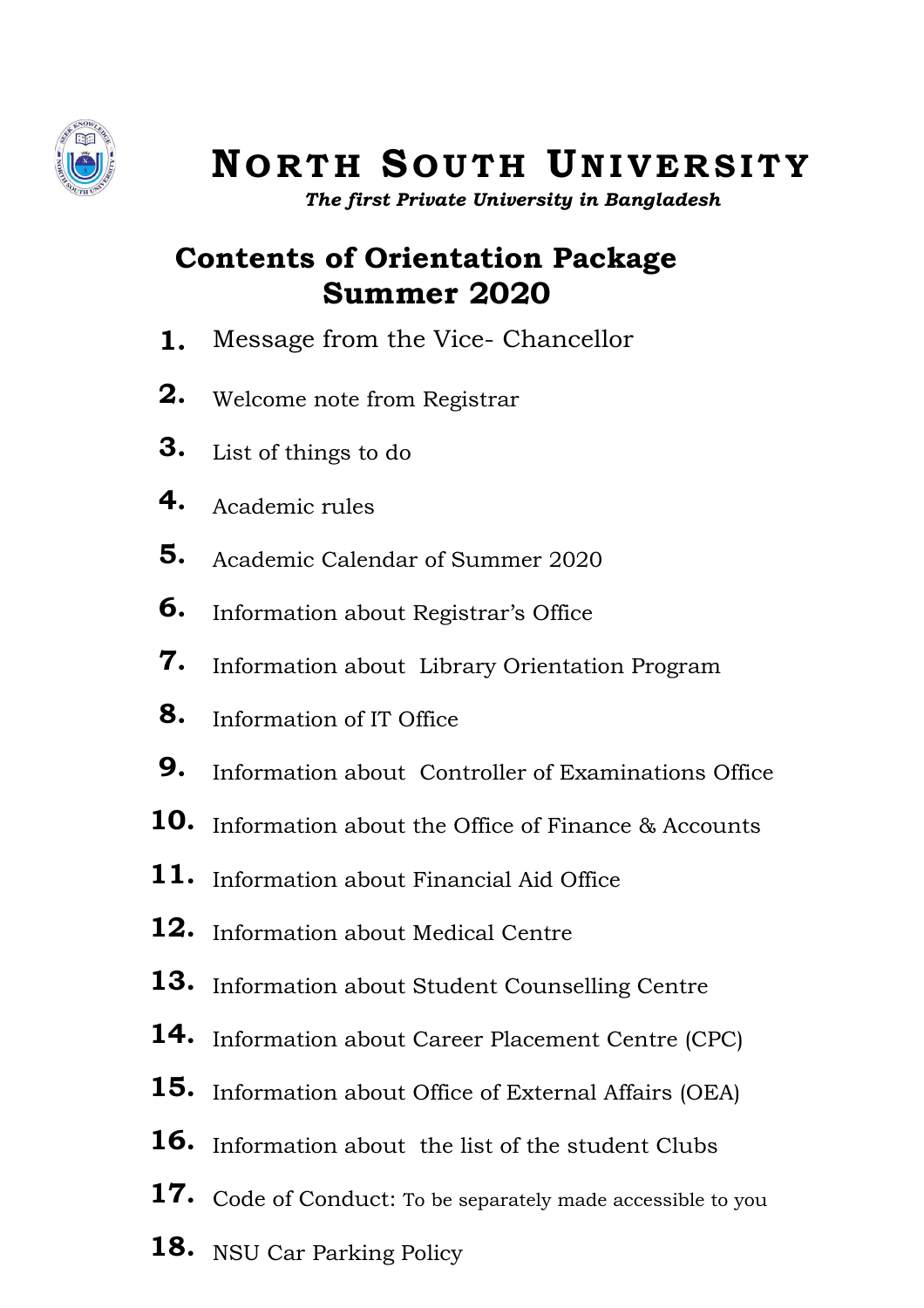

# **N O R T H S O U T H UN I V E R S I T Y**

*The first Private University in Bangladesh*

# **Orientation Package Summer 2020**

# **1. Message from the Vice- Chancellor:**

Honourable Chair of the Board of Trustees, Mr. Benajir Ahmed, other honourable members of the NSU Board of Trustees, Pro-Vice-Chancellor, Deans, Directors, academic faculty members and colleagues from administration, and most importantly, our youngest members of the NSU family, the new students of Summer 2020, with great pleasure I welcome you all to our Orientation Program Summer 2020.

This is an exceptionally memorable moment for us as we are conducting the orientation program online for the very first time in NSU's history. While the world has slowed down due to COVID-19 pandemic, we at NSU are striving our best so you can continue with your journey.

First of all, let me congratulate the students on their excellent results in HSC or Equivalent and success in the NSU admission test. You are the cream of the cream. I welcome you all to North South University, the first and the best Private University of Bangladesh. Congratulations to the parents as well on their wise decision to send their children to NSU, a centre of excellence in higher education.

To reassure the Summer 2020 intake and the parents, I mention some facts about NSU. Please note that we are the first private university in the country. In the QS Asian University Rankings (QS AUR) 2020, we emerged as the #1 Private University in Bangladesh. We have the goal to be in the top 100 in Asia. We have the best qualified and most caring academic faculties in this country, Department by Department, School by School. We have the safest campus in the country. Because of coronavirus, we keep our campus disinfected all the time and follow proper health protocols to keep everyone safe. We have the most modern library, classroom facilities, and a very modern gymnasium. We also have internal sports facilities and a small playfield. We have the largest campus of all the private universities in Bangladesh. We are moving to an even larger one. We are the best private university in Bangladesh for research, teaching and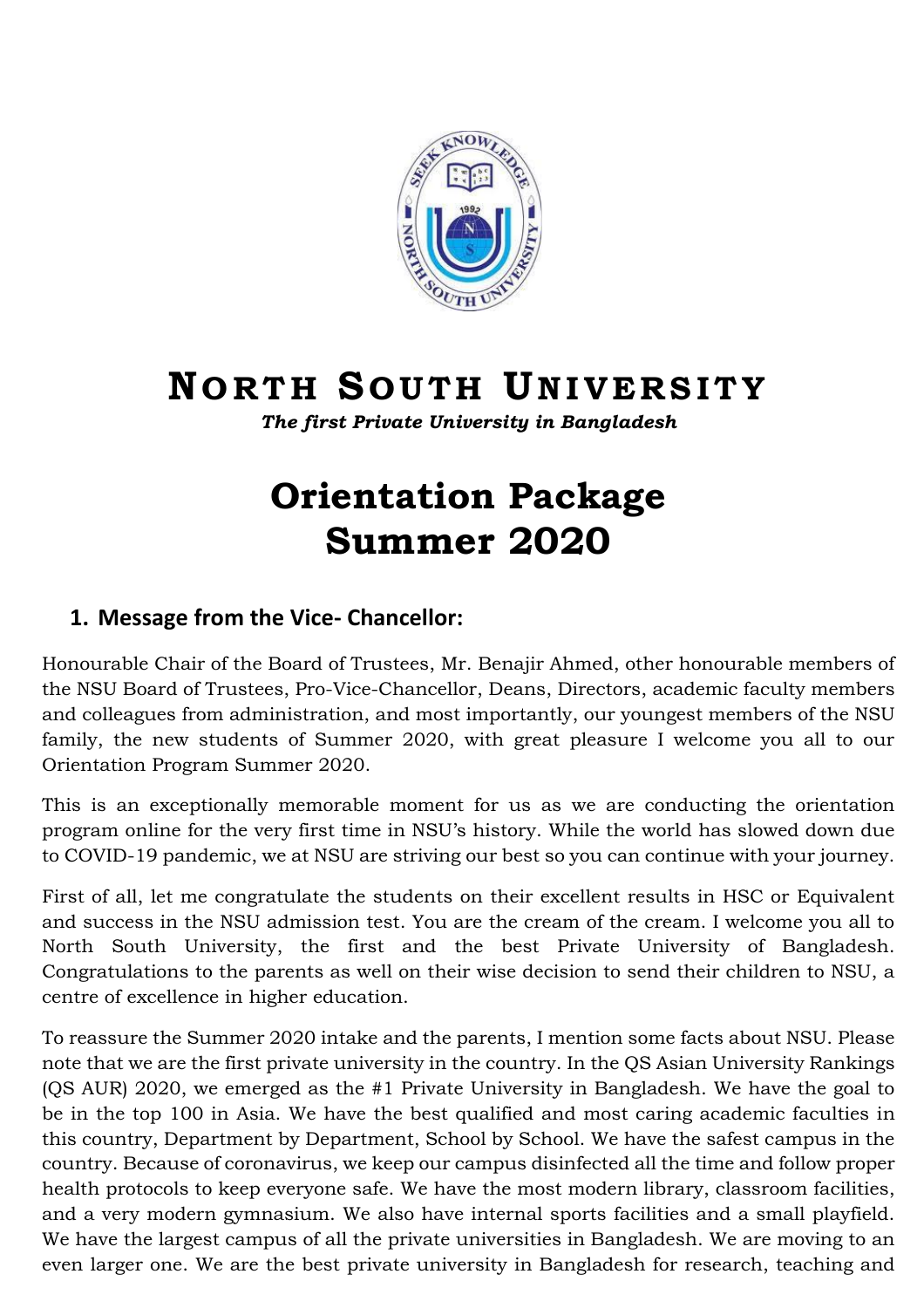learning, and graduate employment. Our four Schools have received multi-million dollars in funding commitments from national and international sources over the last twelve months. We have joint research arrangements with NASA, UMD, Johns Hopkins in the US, Cambridge University in the UK, and a number of Australian Universities including, Macquarie, and Monash. We have student and staff exchange agreements with a large number of universities in North America, Australia, and Europe. We are effectively engaged with the Govt., industry, and professions. Our programs are accredited nationally and internationally. We have recently finished construction of another floor of 45,000 square feet for faculty office rooms and student classrooms. We have set up an IELTS Center in partnership with the British Council. We have twenty one highly active student clubs providing ample opportunity to develop leadership qualities among students as they pursue their hobbies and interests. Our clubs have been regularly winning national and international competitions. We do extremely well in interuniversity competitions in sports, debate, and innovation at national level.

North South University has also been playing a big role in fighting COVID-19. So far we have contributed in the following ways:

- 10 Volunteer Doctors to Shasthya Batayan.
- 5 Volunteer students working with the Directorate General of Health Services.
- 2 Volunteers at IEDCR information services helping with data processing and analysis.
- 1 Real time PCR for Covid-19 testing to the main lab of IEDCR (on loan basis).
- Cash Contribution to the Honourable Prime Minister's Relief and Welfare Fund Tk. 50,00,000 (Taka fifty lacs only) being two day's salary sacrifice of academic and administrative staff.
- Cash contribution (commitment) to the Prime Minister's Relief and Welfare Fund Taka 50,00,000 (Taka fifty lacs only) as a member of APUB.
- 10,000 bags of relief material costing over 50,00,000 (Taka fifty lacs only) distributed through Bangladesh Police and Army.

We assure the parents, we will do our very best to develop your most valuable asset– your children, into ethical professionals with a global outlook. NSU is a non-political, non-racial, entirely secular institution. We strongly believe in diversity and tolerance. We have students from all ethnic and religious groups; we treat them exactly the same.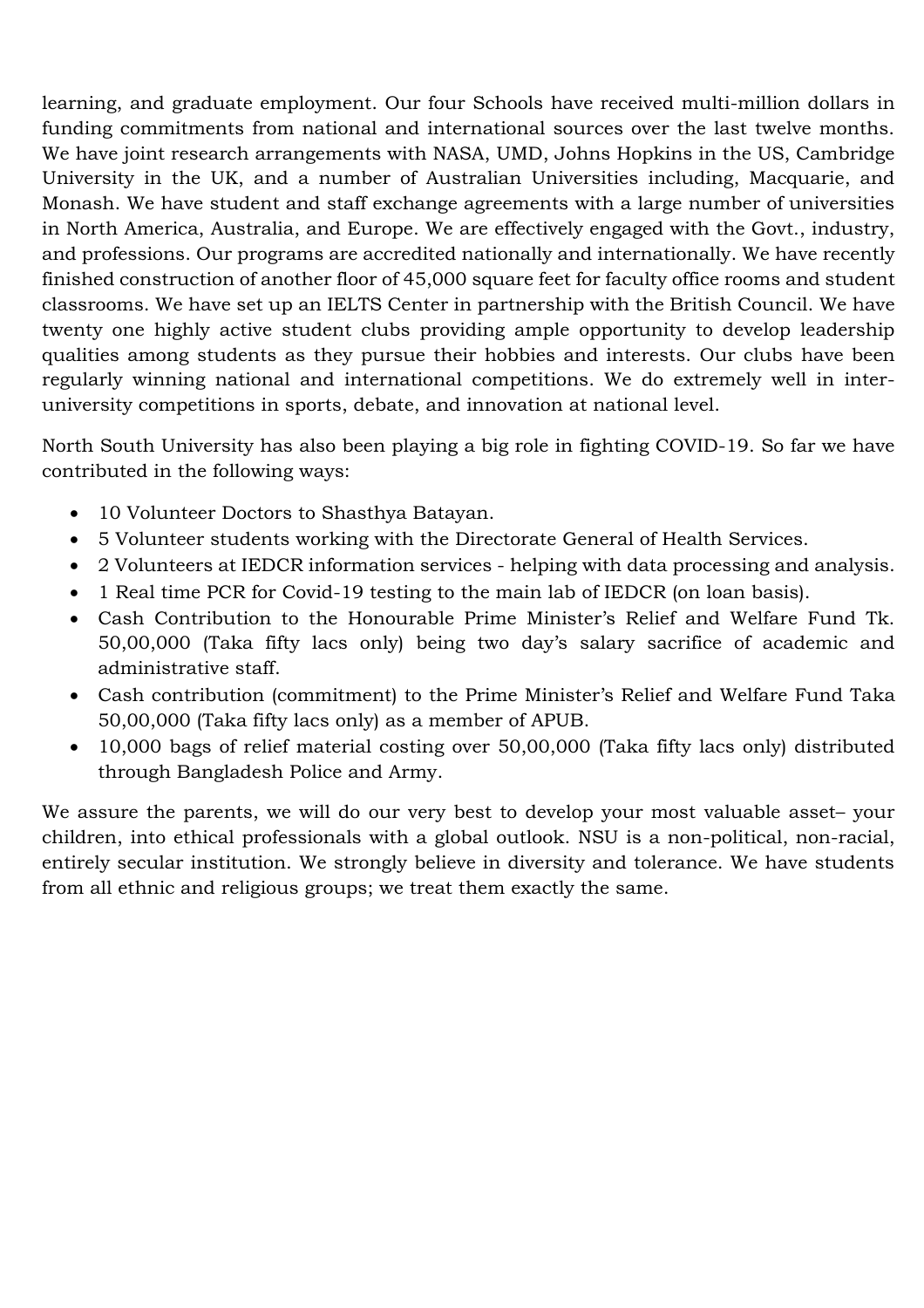# **Welcome Note: Summer 2020**

Welcome to North South University. We are pleased to see you joining our community. You will find the University the highest seat of learners and spend your time throughout the years. We have a lot of offer at the University: outstanding academics, faculty and staff who are oriented towards the student welfare through campus programs and activities, which will give you a chance to learn outside the classroom. We are large enough to offer the programs you need and small enough to know who you are and to care about you and your needs.

At NSU we treat you as an adult, you will be given ample freedom to make your own choice but as a young adult you will be held responsible for your deeds and action. Contrary to what you may have heard, there is no easy sailing at NSU. We are committed to academic excellence and we make sure that our graduates receive the highest quality of education that we can provide. From the very first day you will be expected to keep up with your study. **Every quiz, every assignment, every exam that you undertake will contribute towards your final grade**. Your final grade will be a permanent record in your transcript and will stay with you for the rest of your life.

No, we are not as grumpy as we sound. We have fun at NSU too. We have twenty one students' activities clubs that contribute to extra-curricular life at NSU: Computer Club, Debating Club, Social Services Club, Young Scholars' Club and so on. However, everything comes after your studies. That is why you are here; you should make the best of the opportunities that are provided to you and best use of time as well.

"The choices we make dictate the life we lead" --- you have made the right choice by selecting NSU and we hope you will be making the right choice throughout your academic years so that you can lead the life the way you deserve.

All students are advised to visit NSU website regularly to make them updated about the NSU activities.

# **A Brief Introduction**

**History:** North South University was established by NSU Foundation under the Private University Act 1992. The first batch of freshmen were enrolled and the university was formally inaugurated by the then Prime Minister of Bangladesh on 10 February 1993.

The University held its first convocation on 18 December 1996. The President of the People's Republic of Bangladesh and Chancellor of North South University, Mr. Justice Shahabuddin Ahmed, presided over the convocation ceremony and conferred degrees on the first batch of NSU graduates. The University held its 22nd Convocation on 6th March 2019. Dr. Dipu Moni, MP, The Hon'ble Minister, Ministry of Education, Government of the People's Republic of Bangladesh, as delegated by the Hon'ble President of the People's Republic of Bangladesh and Chancellor of North South University, presided over the 22nd Convocation ceremony and conferred degrees to the 3487 degree candidates.

NSU has so far produced a total of **24197** Graduates till the 22nd Convocation, of which **17773** in Undergraduate and **6424** in Graduate Programs.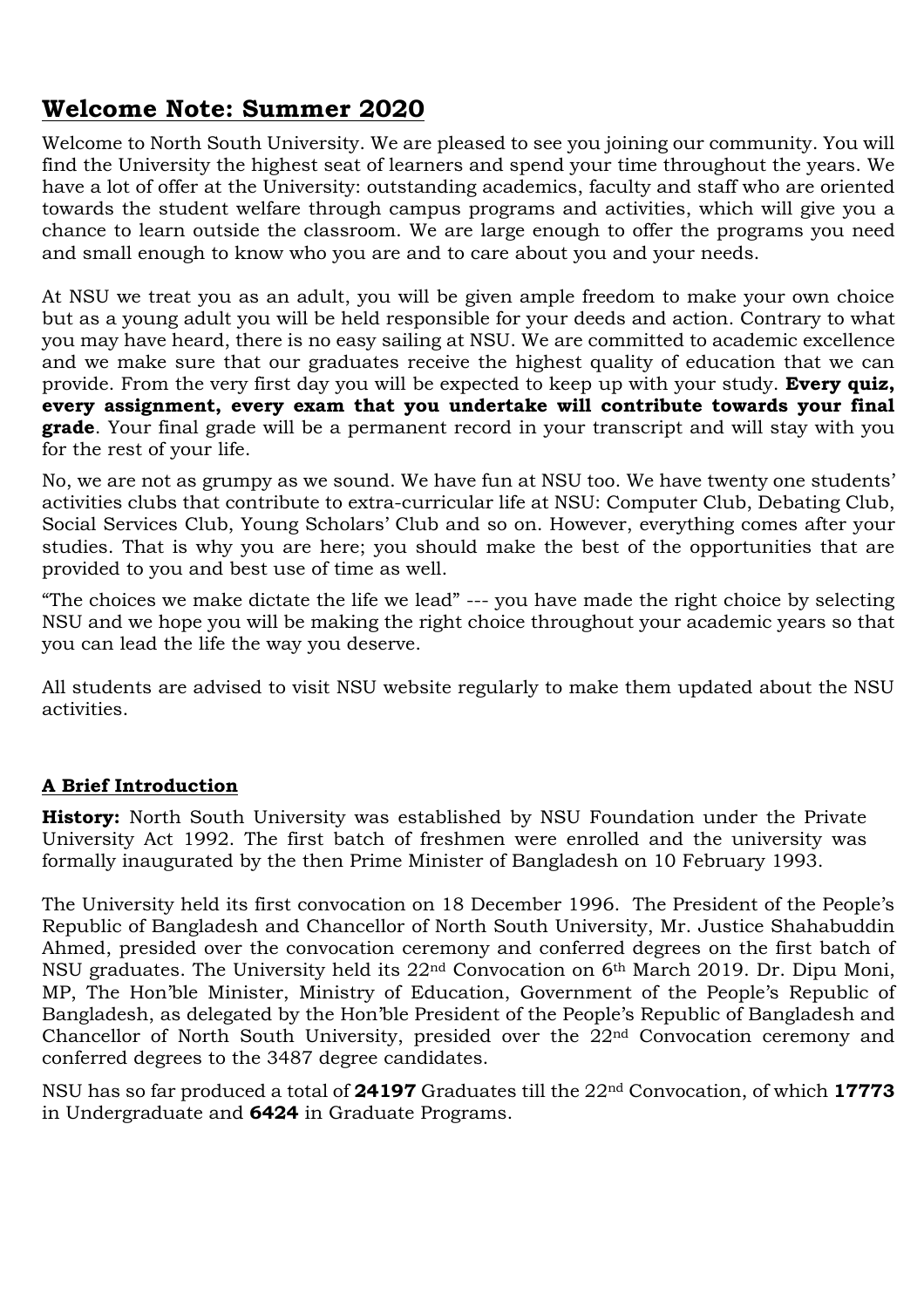# **List of things- to-do**

- 1. The course advising of newly admitted students will be done by the chairman of the respective department on 26 and 27 June 2020.
- 2. After getting the registration slip go to the NSU Authorized Banks for paying your tuition fees. Check the Academic Calendar which is included in the package for other important information & deadlines.
- 3. After the payment of tuition and other fees, the bank will return the 'Student's part' of your advising slip. Please preserve this for future reference.
- 4. Follow the class starting date in the Academic Calendar. Your class will start on **Wednesday, 1st July 2020**. Note your class timing, room number and days (ST=Sunday, Tuesday or MW= Monday, Wednesday or RA=Thursday, Saturday) from your Registration Slip.

### **Academic Rules:**

- **1. Students admitted into NSU must complete graduation within 6 (six) years for undergraduate & 4 (four) years for graduate programs from the date of first enrolment**, **as per NSU rule.**
- **2.** To be eligible for a degree, a student must maintain a CGPA of 2.00 or higher for Undergraduate Programs and CGPA of 2.75 or higher for Graduate Programs on all courses required for a degree.

### *3. Academic probation: Undergraduate Programs:*

**A student with a CGPA of less than 2.00 will be placed on probation and allowed a maximum of three semesters to raise CGPA to 2.00. A student who fails to achieve a CGPA of 2.00 within three semesters will be dismissed from the University.**

### *Graduate Programs:*

**A student with a CGPA of less than 2.50 will be placed on probation and allowed a maximum of three semesters to raise CGPA to 2.50. A student who fails to achieve a CGPA of 2.50 within three semesters will be dismissed from the University.**

*N.B: The Student academic status will be determined by the CGPA mentioned at the end of each semester. The parents are requested to act as per the academic status of their wards accordingly.* 

- *4. The studentship of a NSU student will be cancelled for his/her unauthorized absence for one semester. This means that, a student absent in one semester without prior approval will not be able to re-enroll for the immediate next semester. A re-admission fee will be charged in that case.*
- **5.** Only the grades earned in courses that are required for a degree will be included in the GPA calculation. Grades earned in other courses will be reported on the transcript but will not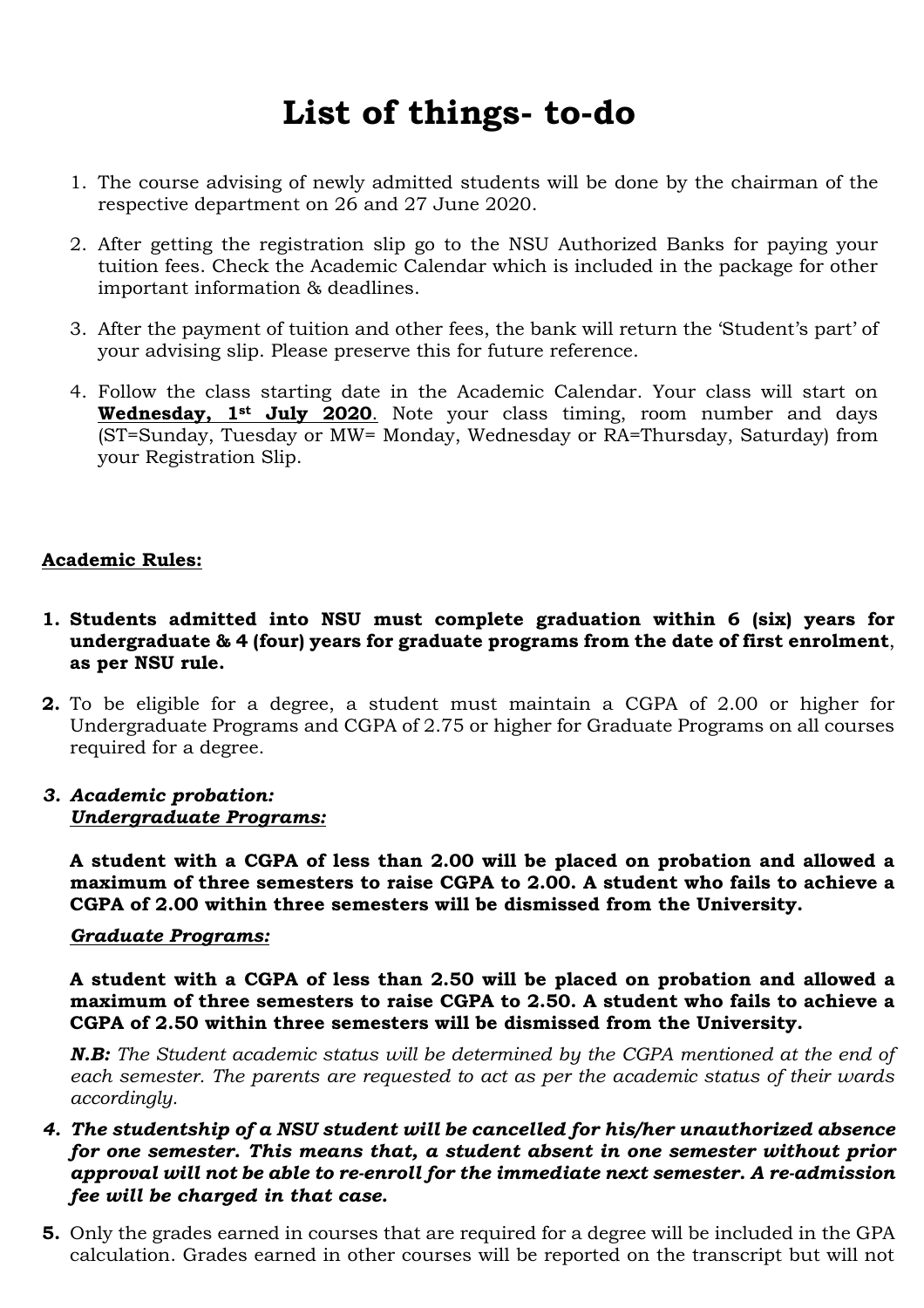be counted in calculating the GPA. The process is not automatic. To have courses and grades excluded from their GPA, a student must apply to his/her respective department.

- **6.** ENG102 is a mandatory credit course w.e.f. Spring 2010 for those students scoring below 60% marks in English part in the Admission Test. MAT112 is also a mandatory credit course w.e.f. Fall 2011 for those students scoring below 60% marks in MATH part in the Admission Test.
- **7.** A student who fails to pass a required 100 level course in two attempts will not be registered into any other course, except English, until the student passes in the failed course.
- **8.** A student who fails to pass an English course in two attempts will not be registered into any other course until he/she fulfils the English requirement.
- **9.** To comply with the instruction of Ministry of Education, NSU sends the report to the concerned government offices on students who remain absent for more than two weeks by the 7th day of every month.
- **10.** Students Code of Conduct: The NSU Code of Conduct for students is now enforced and students are advised to make themselves familiar with this document. Copy of the same is enclosed in the package.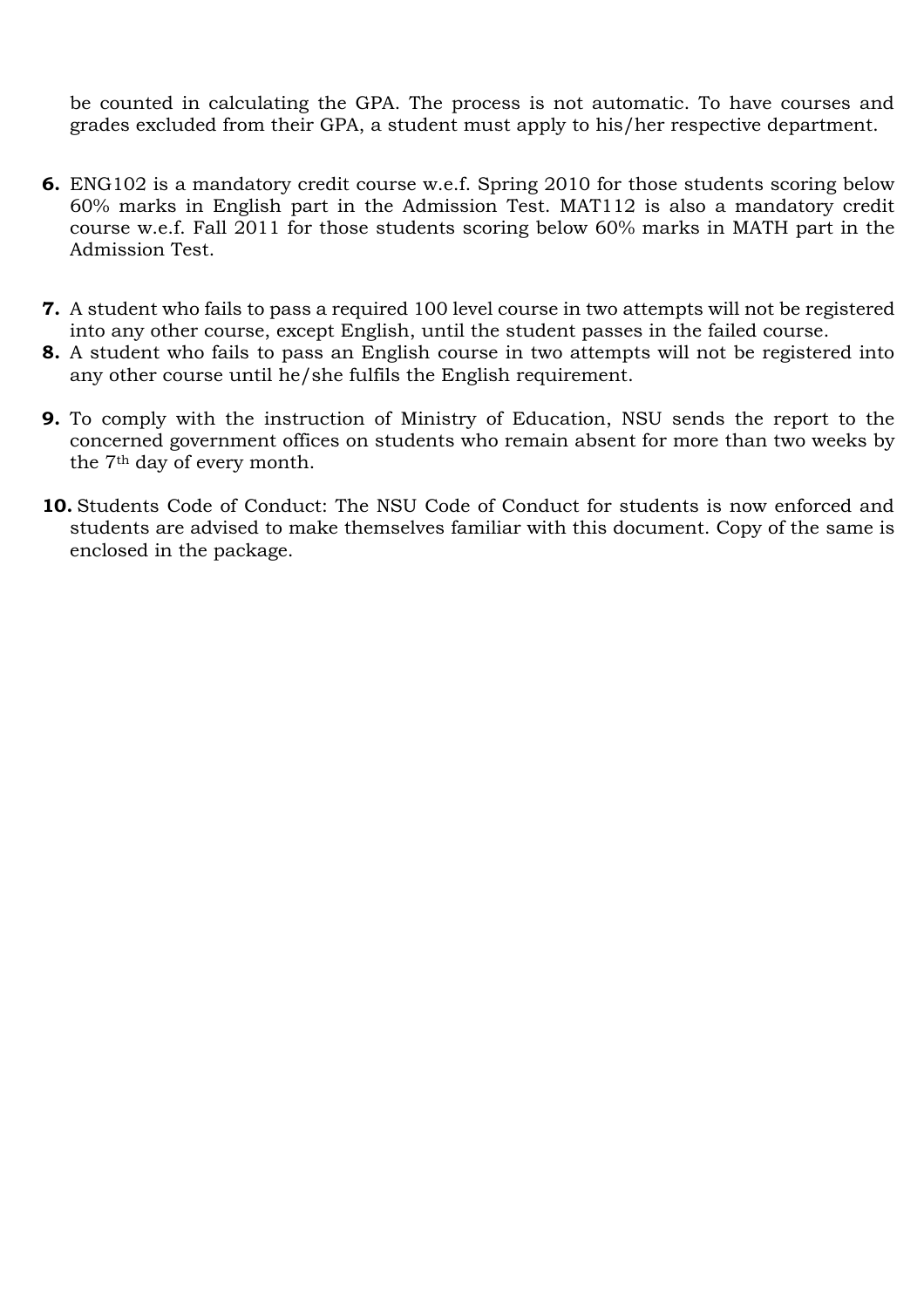# **North South University**

## **Revised Academic Calendar Summer 2020**

| 17-Jun-20      | Wednesday         | Online course registration for regular and probation students of<br>Summer 2020:begins                                             |  |  |
|----------------|-------------------|------------------------------------------------------------------------------------------------------------------------------------|--|--|
|                |                   |                                                                                                                                    |  |  |
| 28-Jun-20      | Sunday            | Online course registration for newly admitted students(admitted in<br><b>Summer 2020)</b><br><b>Payment of tuition fee: begins</b> |  |  |
|                |                   | Online Orientation program for newly admitted                                                                                      |  |  |
|                |                   | students of                                                                                                                        |  |  |
| 29-Jun-20      | Monday            | Summer 2020                                                                                                                        |  |  |
|                |                   | Online course registration for regular and probation students                                                                      |  |  |
|                |                   | of Summer 2020 :ends                                                                                                               |  |  |
| 30-Jun-20      | Tuesday           | Last day of section cancellation and merging                                                                                       |  |  |
| $1-Jul-20$     | Wednesday         | <b>Classes begin (Summer 2020)</b>                                                                                                 |  |  |
| $9 - Jul - 20$ | <b>Thursday</b>   | Last day of payment of tuition without late fee                                                                                    |  |  |
|                |                   | Last day of online drop of courses with 100% refund                                                                                |  |  |
| 10-Jul-20      | <b>Friday</b>     | Payment of tuition with late fee of Tk.2,000/-: begins                                                                             |  |  |
| 21-Jul-20      | Tuesday           | Last day of online drop of courses with 50% refund                                                                                 |  |  |
|                |                   | Last day of payment of tuition with late fee of Tk.2,000/-                                                                         |  |  |
|                | Wednesday         | Online drop of courses with 0% refund with "W" grade :begins                                                                       |  |  |
| 22-Jul-20      |                   | Payment of tuition with late fee of Tk. 2,000/- +Tk. 100/- per day :                                                               |  |  |
|                |                   | begins.                                                                                                                            |  |  |
| 23-Jul-20      | Thursday          | Last day of payment of tuition for financial aid recipients without                                                                |  |  |
| late fee       |                   |                                                                                                                                    |  |  |
| 31July-2Aug20  | Fri-Sunday        | Holiday- Eid Ul Adha                                                                                                               |  |  |
| 11-Aug-20      | Tuesday           | Holiday- Janmastami                                                                                                                |  |  |
| 15-Aug-20      | Saturday          | <b>Holiday- National Mourning Day</b>                                                                                              |  |  |
| 30-Aug-20      | Sunday            | Holiday-Ashura                                                                                                                     |  |  |
| 13-Sep-20      | Sunday            | Last day of online drop of courses with 0% refund with "W" grade                                                                   |  |  |
| 14-Sep-20      | Monday            | <b>Online Teaching Evaluation: begins</b>                                                                                          |  |  |
| 21-Sep-20      | Monday            | Last day of MW classes                                                                                                             |  |  |
| 23-Sep-20      | Wednesday         | Regular ST classes                                                                                                                 |  |  |
| 26-Sep-20      | Saturday          | Last day of RA classes                                                                                                             |  |  |
| 28-Sep-20      | Monday            | Last day of ST classes, Teaching Evaluation ends                                                                                   |  |  |
| 29-30Sep 20    | Tue-<br>Wednesday | No classes-Reading / Makeup                                                                                                        |  |  |
| 1-Oct-20       | Thursday          | <b>Final exam: begins</b>                                                                                                          |  |  |
| 6-Oct-20       | Tuesday           | Final exam: ends                                                                                                                   |  |  |
| 10-Oct-20      | Saturday          | Last day of grade submission (Summer 2020)                                                                                         |  |  |

ST=Sunday-Tuesday, MW=Monday-Wednesday, RA=Thursday-Saturday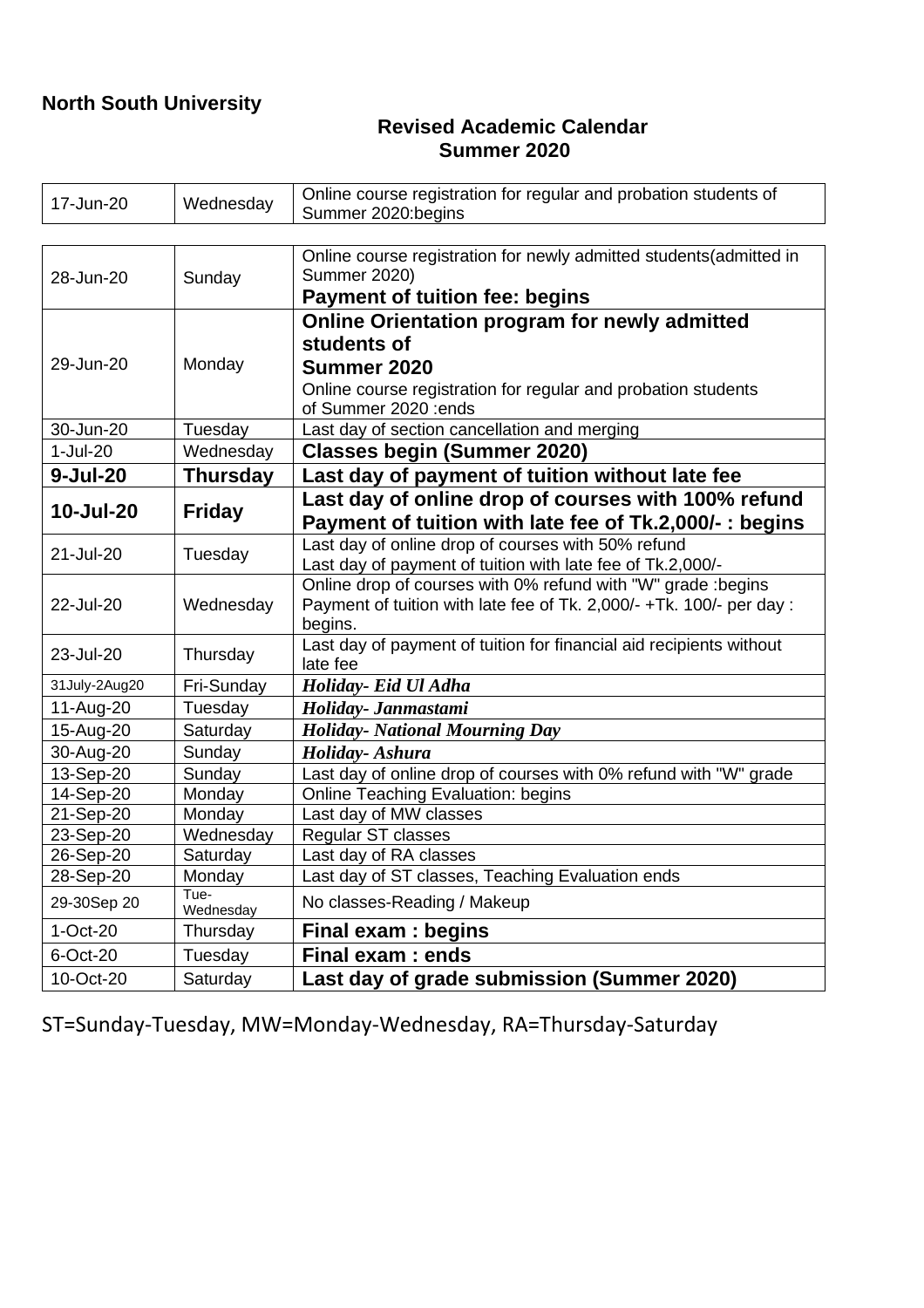

# **N O R T H S O U T H UN I V E R S I T Y**

*The first Private University in Bangladesh* **Brief Jobs of Registrar's Office Related to students**

- 1. All Admission Related Works
- 2. All Registration Related Works
- 3. All Course Related Works:
	- a. Course Waiver/Course Exclusion
	- b. Credit Transfer updating
	- c. Solution of Prerequisite
	- d. Section Open/Section Editing
	- e. Updating Faculty Initial
	- f. Updating students Information
- 4. Department wise Room Booking and room allocation.
- 5. Preparation & Distribution of ID cards to all students, faculty members and also to all employees of the University
- 6. Preparation of Academic calendar and updating the same time to time in each semester.
- 7. Conducting Teaching Evaluation and preparing evaluation reports in each semester.
- 8. All Front desk related tasks (3rd Floor)
- 9. Information Desk (Ground Floor)
	- a. Providing various information to students, guardians & Visitors.
	- b. Answering different questions over phone
	- c. Issuing visiting pass to the visitors.
- 10. Verification & Authenticity Related Works of Ex Students
- 11. Admission Related Works
- 12 Board & other organizations' Scholarship Related Works of students
- 13 Orientation related all works (each semester)
- 14 Convocation related works each semester, Registration and records and keeping
- 15 Maintaining & updating Faculty database.
- 16 Issuing letters on disciplinary matters on the decision of Disciplinary Committee Meeting.
- 17 Distribution of NSU original certificates up to 17th Convocations

 **\_\_\_\_\_\_\_\_\_\_**

- 18 Sending Grades to Parents/Guardians (more than 20000) each semester.
- 19 Co-operate and supply information to law enforcing agencies and other Organizations and sending list of unauthorized absent students.

 **Registrar North South University**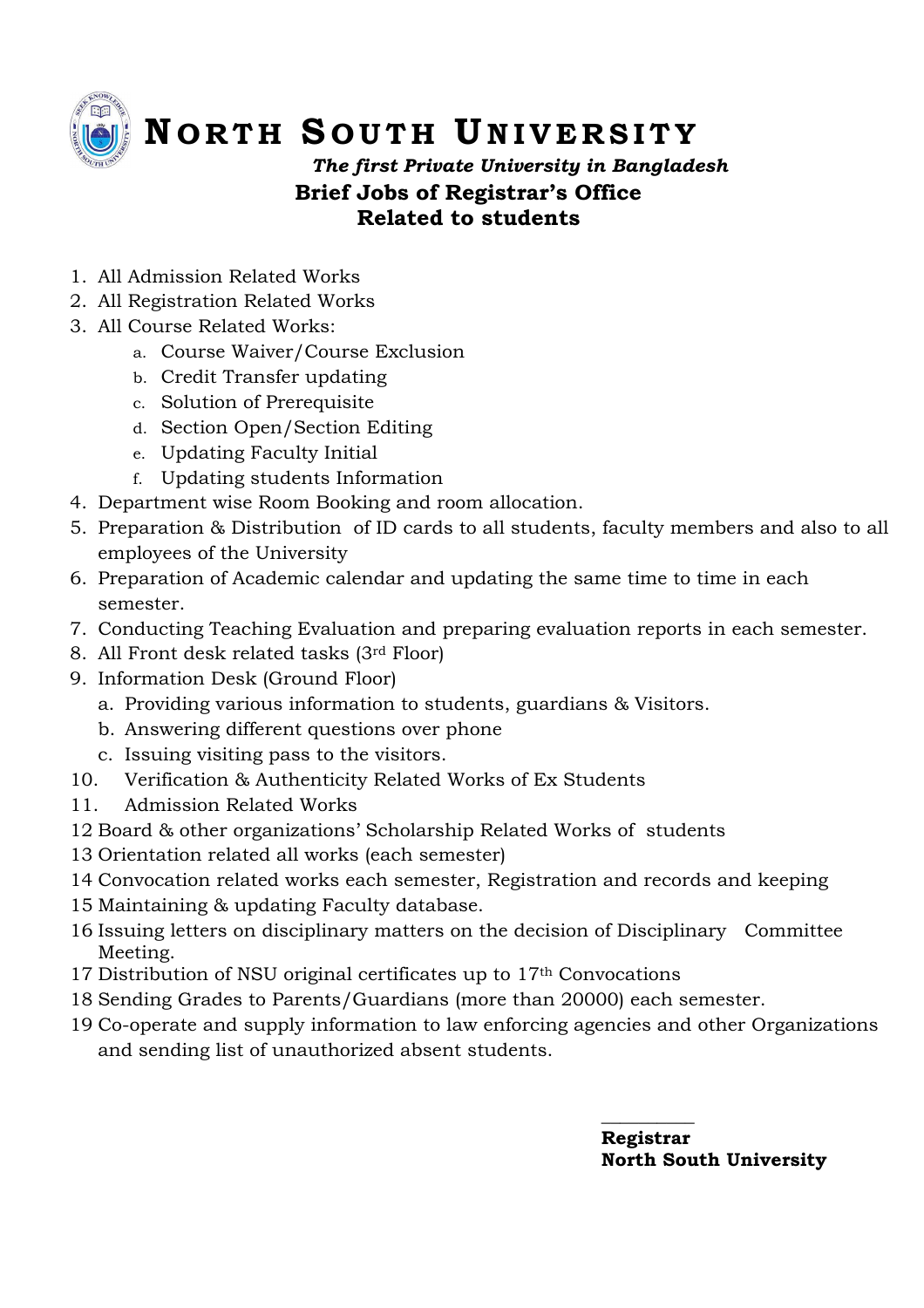

# Office of the Registrar

## **Few Instructions for the Newly Admitted Students:**

Office of the Registrar of North South University is engaged in rendering various types of student's related services. Apart from semester wise Admission, Course Registration related works you can get services on the following areas from the Registrar's Office:

- 1. Hope you already have collected your ID card, if not; you may collect it from the Registrar's Office immediately after this Orientation Program or any other working day from 9.00am to 5.00pm.
- 2. For you kind information a copy of Academic calendar of this semester is provided in the Orientation package. Please check it carefully for various deadlines.
- 3. For your awareness from the very beginning, a copy of NSU Academic Rules is given in the Orientation Package. You are requested to go through it carefully.
- 4. The Academic Certificates you have provided during admission will be verified for authenticity, and you are advised to provide the remaining pending documents *(if any)* at the earliest.
- 5. For the acknowledgment of the Parents & Guardians, student's academic achievements (Grades & Transcripts) will be sent to your Parents/Guardians in each semester. You are therefore advised to update your mailing address.
- 6. You may also get the under mentioned services from the Office of the Registrar:
	- a. Updating students Information, such as name correction, changing of address, changing of phone no etc.
	- b. Course Waiver/Course Exclusion
	- c. Credit Transfer
	- d. Semester Drop (General/Medical Ground)
	- e. Department Change/Re-Admission
	- f. Board Scholarship

The Office of the Registrar is located on the 3<sup>rd</sup> Floor in the NSU Admin Building. Students & guardians are advised to contact Registrar's Office for any sorts of academic supports in the Front Desk in 3rd floor & Information Desk (Ground Floor).

Thank you.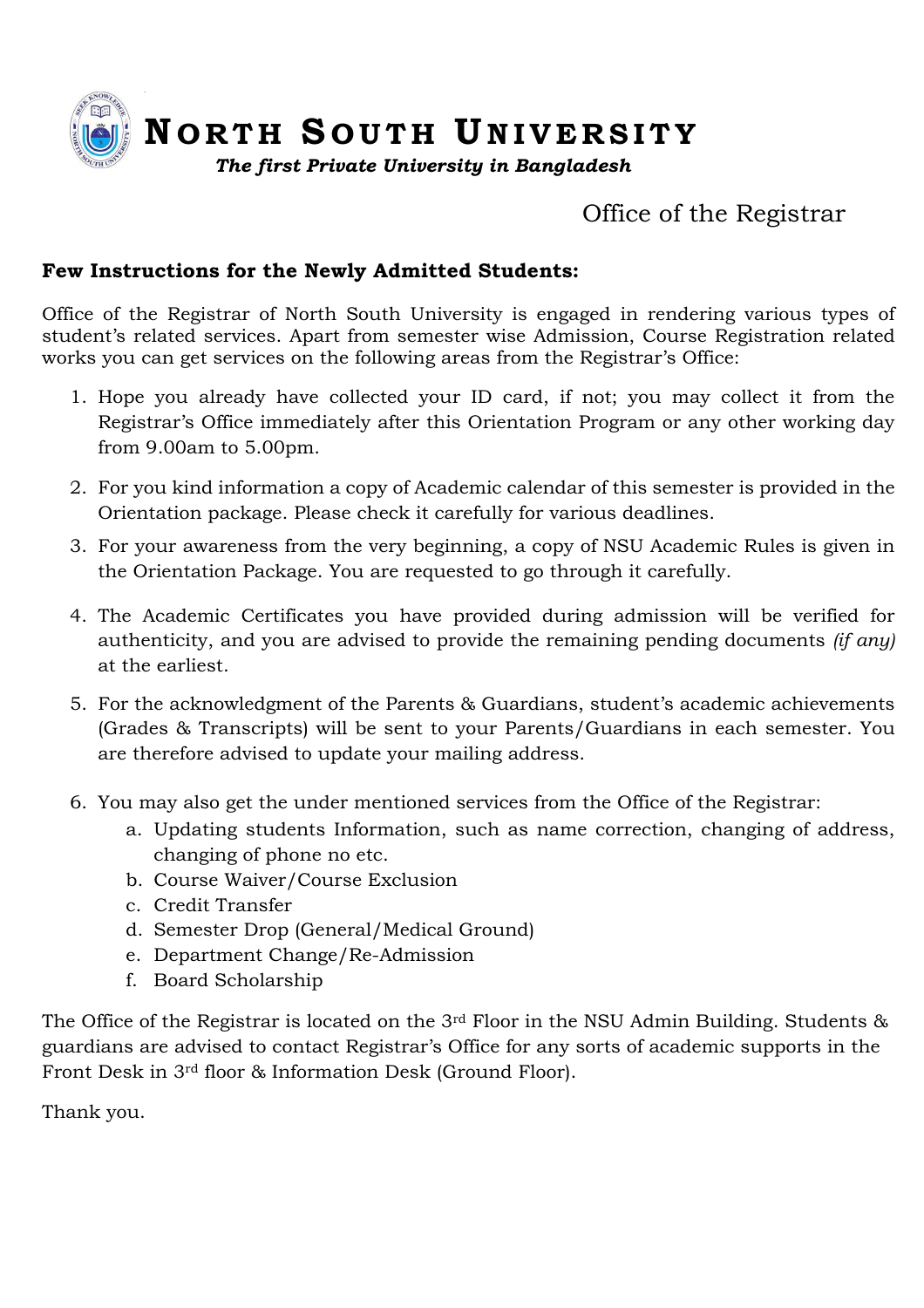# **North South University Library**

### **NSU Library Vision**

The NSU library will support the research, teaching, and learning needs of the North South University community by providing wide-ranging scholarly resources, facilities, and services to faculty members, staff, and students in the discovery, use, creation, and management of information.

### **Library Resources & Services**

The NSU Library has grown over the years since 1992 and now is one of the best university libraries in Bangladesh due to the rich collection, welcoming space and quality services provided to the library users. This is the first fully automated university library in the country. The library has introduced state-of-the-art technology Radio Frequency Identification (RFID) based Library Management System to automate library operation and management for the first time in the country in December 2012. The library users themselves can issue and return books using Self-Check and Book-Drop machines. They can also track the books on shelves using tracking machines.

Currently, the library provides research support, information skills, bibliographic management, lending, reference, readers' guidance, internet, reading, news clipping, database searching, audio-visual, current awareness and SDI services to its users. The Wi-Fi and broadband internet connection of the library building help the library users to access online resources easily. Presently, NSU Library possesses total 476,197 printed books, 5,869 bound volume of periodicals and 1,644 audio-visual instruments. NSU Library is subscribing e-Resources from 54 e-Resources Database Providers (including 64,729 e-journal titles and 87,903 e-book titles). NSU Library is also facilitating the Citation and Abstract database '*Scopus*', Research Management tool '*Mendeley*', Plagiarism Checking portal '*Turnitin*', Remote Access to online resources facilities '*Open Athens*', and Spelling & Grammar checker tool '*Grammarly*' for the faculty members and students. At present, the library maintains 14 different sections, namely, arts and social sciences, applied sciences and engineering, biomedical sciences, reference, periodicals, cyber & audio-visuals, newspaper archive, study hall, faculty corner, Chinese books, acquisition & processing, Bangabandhu & Liberation War Corner, IELTS Corner, and library administration to provide better services to its users. URLs of the NSU library Website and Online Public Access Catalog (OPAC) are [http://library.northsouth.edu](http://library.northsouth.edu/) and [http://opac.northsouth.edu,](http://opac.northsouth.edu/) respectively.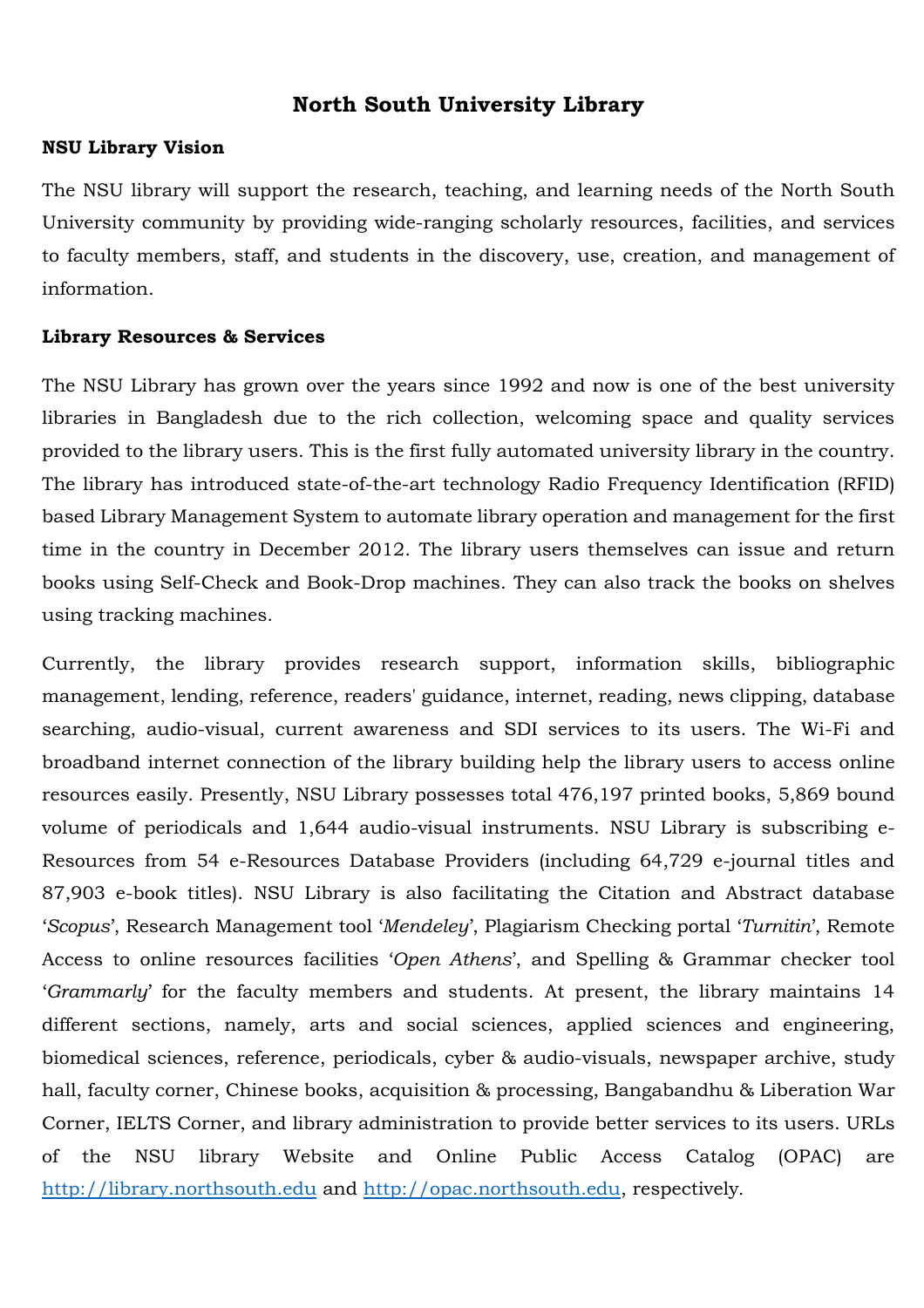### **INFORMATION TECHONLOGY - NSU**

Information Technology office of NSU is responsible for planning and the implementation of the strategies and policies to improve efficiency, transparency by automating business processes including student life cycle management in the campus. The entire student life cycle is automated in NSU from admission to convocation.

- ➢ **Online Portal (RDS)**: All student information is online and just one click away to check balance, grade history, class attendance, payment, class routine, degree analysis**,** personal information etc.
- ➢ **Online Advising System:** NSU advising system is online since summer 2015 and it is now matured enough to complete all 22000 student advising in just two days.
- ➢ **Online Payment:** All payments can be made online by using credit card, debit card and mobile banking (bkash, Rocket) since FALL 2015.
- ➢ **Car Parking**: Students can submit their car parking application with online payment and can coordinate with the relevant office all online.
- ➢ **Parent Portal:** Parent can check payment status, advising status, attendance status, grade history etc. through this system. Parents can access the system without requiring username or password.
- ➢ **Online Degree Analysis:** Student can complete their degree analysis by themselves online. Coordination between the students, department, and exam controller are all handled online transparently.
- ➢ **Online Admission System**: Since summer 2016, NSU admission system is online which is unlike any other system around where a candidate can fill up admission form, pay their dues online and can print admit card with exam room assigned in just one seating.
- ➢ **RFID Access Control System:** NSU campus access and class attendances are monitored by using RFID system. The student and parent can check their class RFID attendances online.
- ➢ **Student Email Service**  NSU email platform is based on Google Gmail system. Every NSU student has email address created by default. Student needs to complete a form before being eligible for using NSU provided email address. This email address is a prerequisite for the students who will be following virtual class room.
- ➢ **Google Educational Platform (LMS)**  Google Educational platform is a world class learning management tool. Hundreds of universities have adopted this very intuitive tool. NSU IT office is pleased to take the lead in adopting this technology since spring 2015.
- ➢ **Campus Wireless System**: NSU is implementing world class Wi-Fi infrastructure to support 30 thousand concurrent Wi-Fi user across the campus. This will ensure maximum signal strength and availability in every location of NSU campus.
- ➢ Multimedia System and Support:
	- o Video projector support, class room computer and sound system support.
- ➢ Computer Hardware Management and Lab support
	- o Supporting 2200+ computers across the campus.
	- o Networking Lab, Database Lab, Hardware Lab, General-Purpose Lab
	- o Digital Systems, Micro-processor Lab, Electronics Telecommunications, Wireless Communication Lab, Fiber Optical Systems, Sun Micro Systems, CISCO Systems.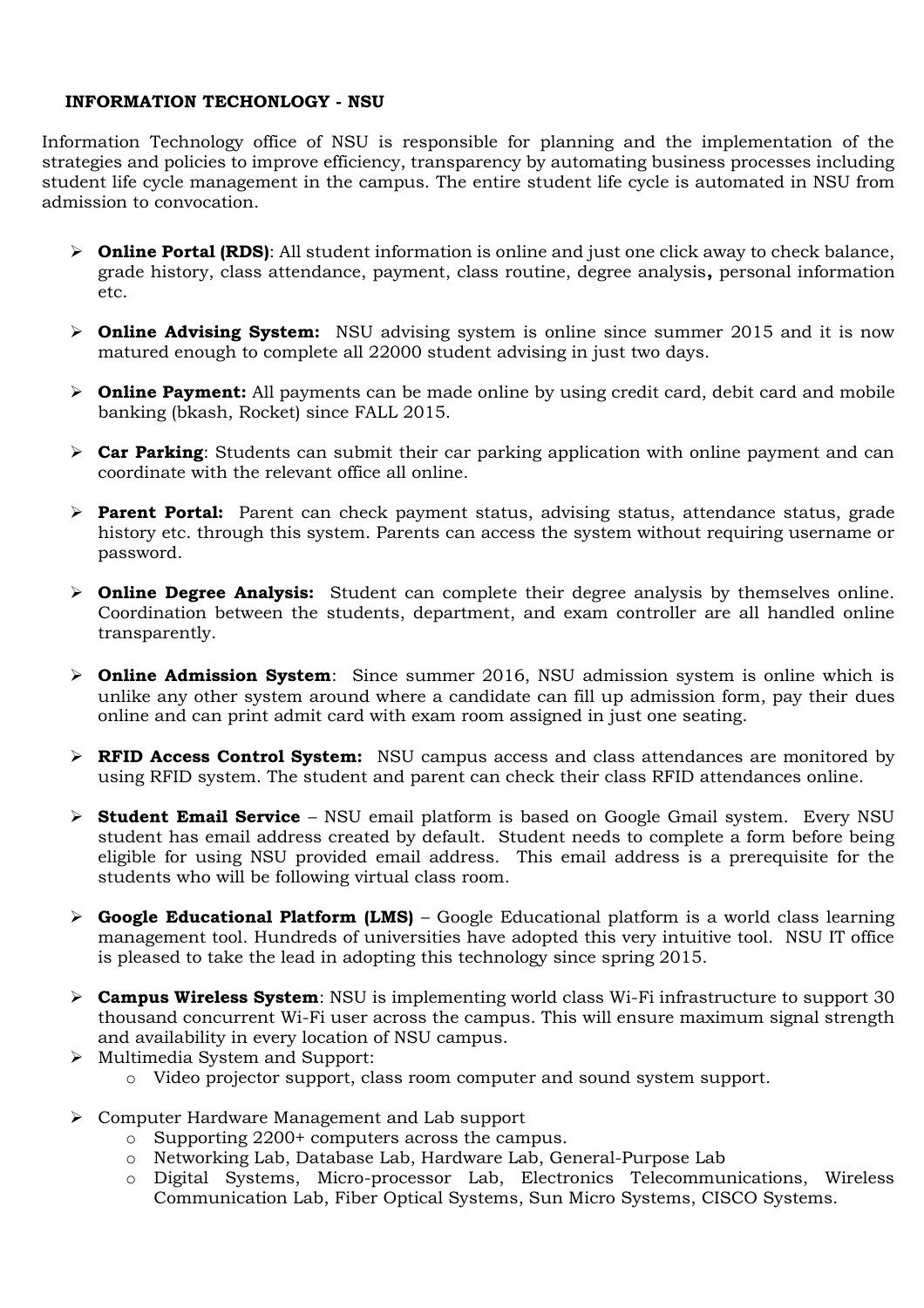### **NORTH SOUTH UNIVERSITY**

### **Services rendered by the Office of the Controller of Examinations**

- 1. Office of the Controller of Examinations maintains records relating to students results, grades, transcripts, all forms of academic and nonacademic certificates and deals, among others, with issues related to examinations, convocations, processing of graduation applications, examination schedule, and class room allocation for examinations. This office also prepares reports and returns for the University Grants Commission (UGC), various authorities and committees of NSU, makes interdepartmental correspondences and issues notices to all concerned in respect of affairs of this office.
- 2. Controller's office provides services to the students through preparation, printing and issuing of the following documents:
	- a. Main academic certificate
	- b. Provisional certificate
	- c. Studentship certificate
	- d. Migration certificate
	- e. Certificate on Medium of Instruction
	- f. Program duration certificate
	- g. Character certificate/ Testimonial
	- h. Certificate for Leave of Absence
	- i. Unofficial grade report
	- j. Official Transcripts
	- k. Certificate on date of completion of Degree
	- 1. Authentication of Certificates and Transcripts after checking with records
- 3. In order to get any of the above documents, students are to apply to the Controller of Examinations in prescribed Form available in the Controller's office or in the NSU website: www.northsouth.edu/nsuforms.html (shown as COE Form-1, COE Form-2, COE Form-3, COE Form-4, COE Form-5, COE Form-6, COE Form-7 & COE Form-9), after paying required fee in the nominated Bank.
- 4. An application for any of the above documents must be accompanied with an attested photocopy of applicant's SSC/ '0' level /equivalent certificate. In some special circumstances an applicant may authorize any person **(using COE Form-9)** to apply for and receive any of the aforesaid documents on behalf of the applicant. No scanned/ electronic copy or photocopy of authorization other than the copy containing the original signature of the applicant shall be acceptable to NSU. Please note that NSU does not have any provision for sending student's documents directly to any overseas address.
- 5. It is circulated for information of and necessary action by all students and others concerned.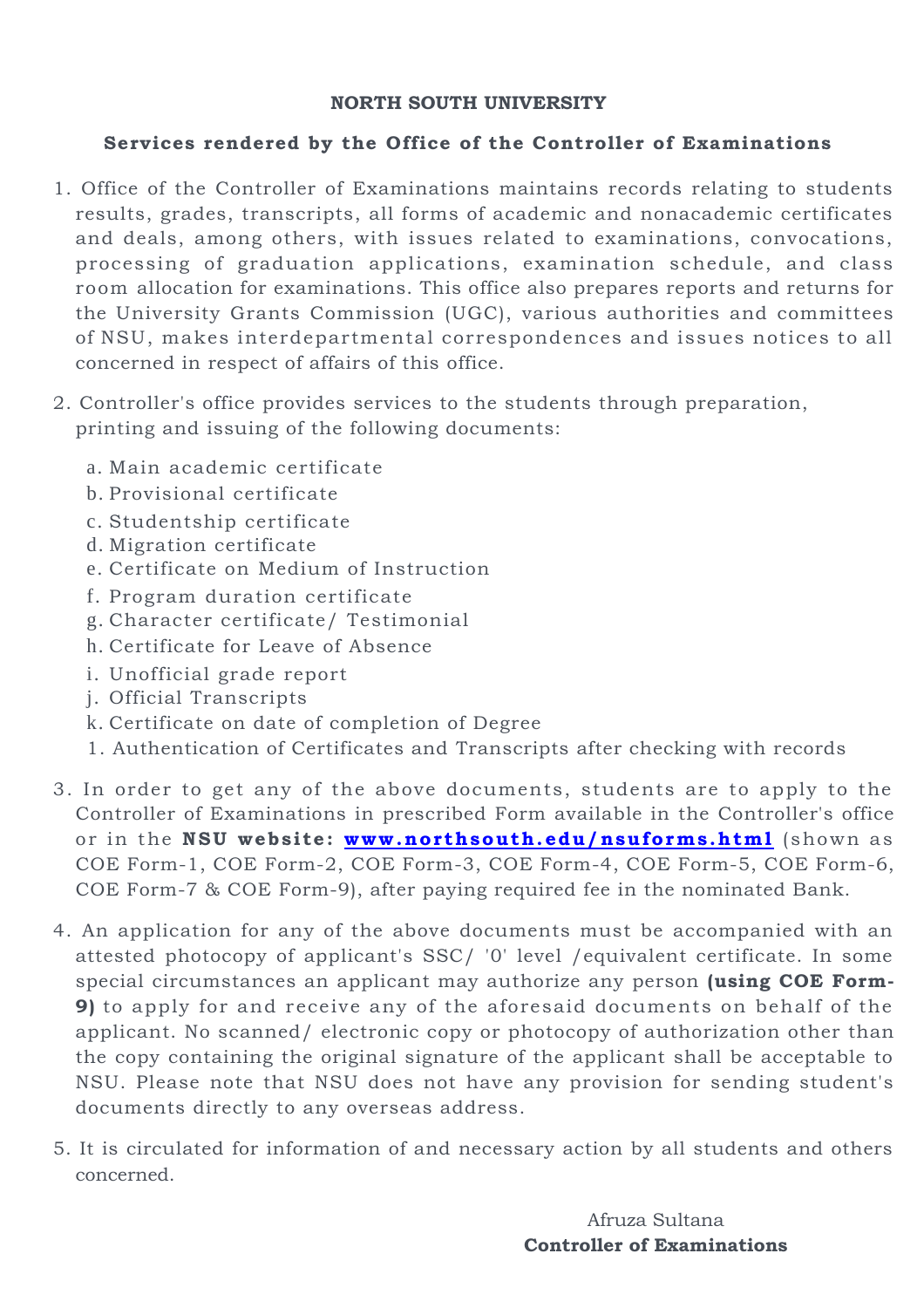# **NORTH SOUTH UNIVERSITY**

### **Student Services Rendered by the Finance** *&* **Accounts Office**

The Office of Finance and Accounts (herein after referred as the "office") plays a significant role to run the North South University (herein after referred as NSU) under the guidelines of Private University Act 2010. The Board of Trustees ((herein after referred as BOT) is the apex body of the university. The office assists the BOT in decision making process by providing financial data in a systematic way following the financial rules of the university. The following services, responsibilities and activities are performed by the office:

- 1 Maintains student accounts and its reconciliation;
- 2 Maintains records of financial waiver and its adjustment;
- 3 Disburse the approved fund for club activity;
- 4 Disburse the scholarship money to awardees;
- 5 Guidance for depositing admission and other fees to the banks;
- 6 Guidance to the students and guardian for their problems relating to the fees and registration;
- 7 Co-ordination with other departments and offices regarding student related issue;
- 8 Providing service for refund and withdrawal/transfer of studentship from NSU;
- 9 Verification and clearance of the following documents:
	- > Verification for payment of tuition fees;
	- > Verification for payment of provisional certificate;
	- > Verification of advising sheet;
	- > Verification for payment of studentship certificate;
	- > Verification for payment of migration certificate;
	- > Verification for payment of certificate on medium of instruction;
	- > Verification for payment of character certificate / testimonial;
	- > Verification for payment of leave of absence certificate;
	- > Verification for payment of unofficial grade report;
	- > Verification for payment of official transcripts.

X 1.2020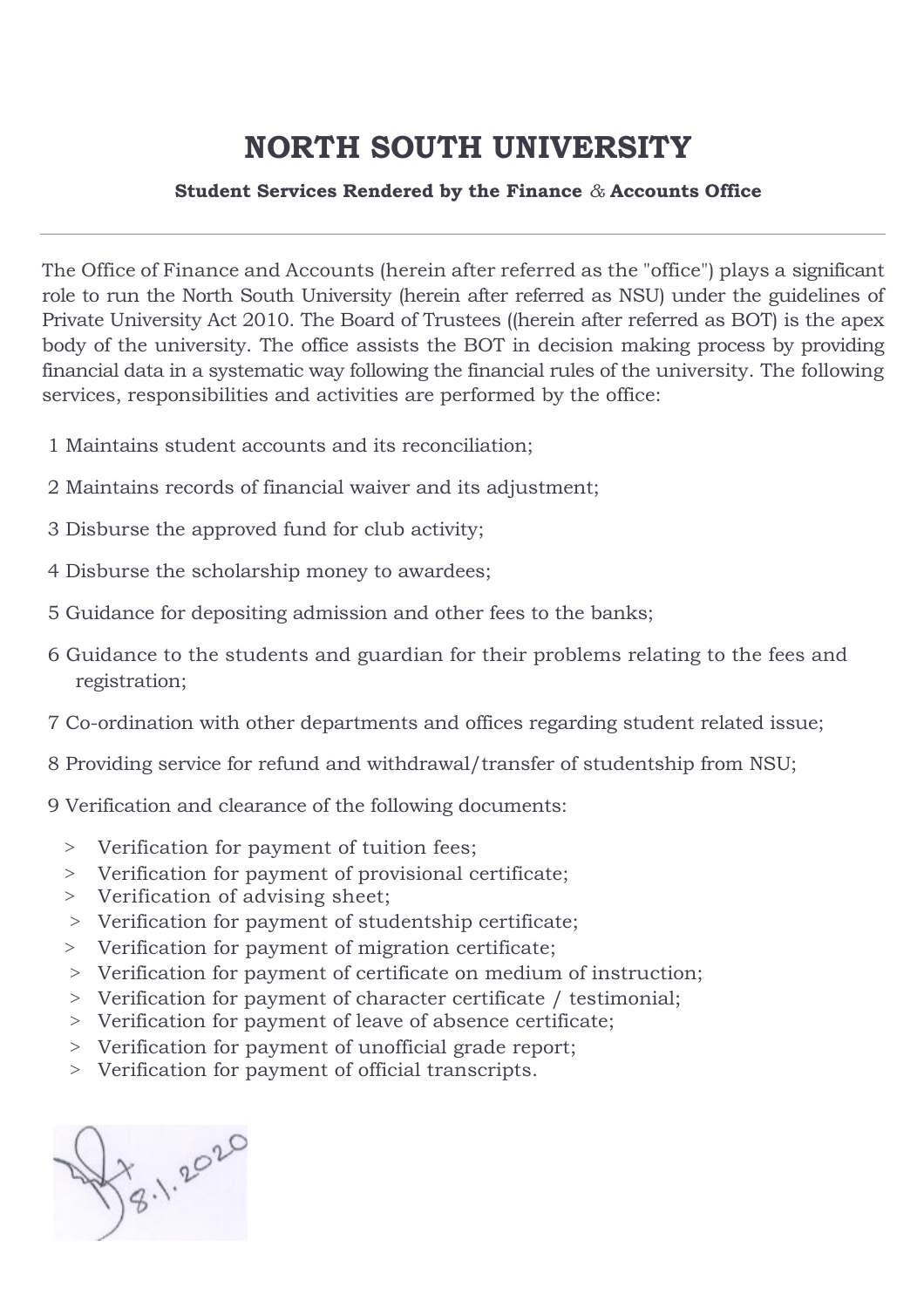# **Financial Assistance for NSU Students**

Financial Aid is monetary assistance from institutional, governmental, or private source that is available to assist students in affording educational costs. This Financial aid could be in the form of academic scholarships, tuition waiver, and study loan and student employment.

Financial Aid Program of NSU reflects the University's commitment to a student community that is broadly diverse in terms of race, geography, gender, special skills and talent. Applications for financial aid are invited from eligible students of NSU in every Spring and Summer semester through well-circulated notification. Students seeking financial aid should apply to the Financial Assistance Committee (FAC) in prescribed application form. In every Fall semester, academic progress and performance of the students are reviewed and evaluated.

Financial Assistance Committee of North South University administers a comprehensive program of financial aid where students are encouraged to apply if they believe that they will need monetary assistance in order to attend North South University. Under the guidelines and directions of NSU authority, Financial Aid Office (FAO) started its operation from 1993, held responsible for corresponding and coordinating financial aid to students in the form of tuition waiver/scholarship/stipend etc. NSU authority provides more than Tk. 15.00 crore per annum as financial assistance to the students. A total of 1579 students have enjoyed full/partial tuition waiver, equivalent to Tk. 5 crore approximately in Fall 2019 semester, out of which, 404 students granted MI (100%) waiver including 215 wards of freedom fighters, 178 students 75%, 497 students 50% and 500 students received 25% tuition waiver. In total 4780 students have been granted financial aid in the year 2019, bringing the overall total financial grant Tk. 118 crore approximately until Fall 2019 semester since its inception in Spring 1993 semester.

NSU offers Financial Aid to students under the provision of Private University Act 2010, where students of NSU can apply in the following categories:

- Financial aid for the Wards of Freedom Fighters (Quota based waiver).
- Financial aid based on Admission Test Result. (Merit based tuition waiver).
- Financial aid based on academic achievement at NSU (Merit based tuition waiver).
- Financial aid based on financial NEED of a student (Based on humanitarian **ground).**
- Financial aid based on Need and Merit **(Merit-Need based waiver).**
- Financial aid based on siblings study together at NSU **(Waiver for siblings).**
- Financial aid in the form of student employment at NSU **(Work-Study based waiver).**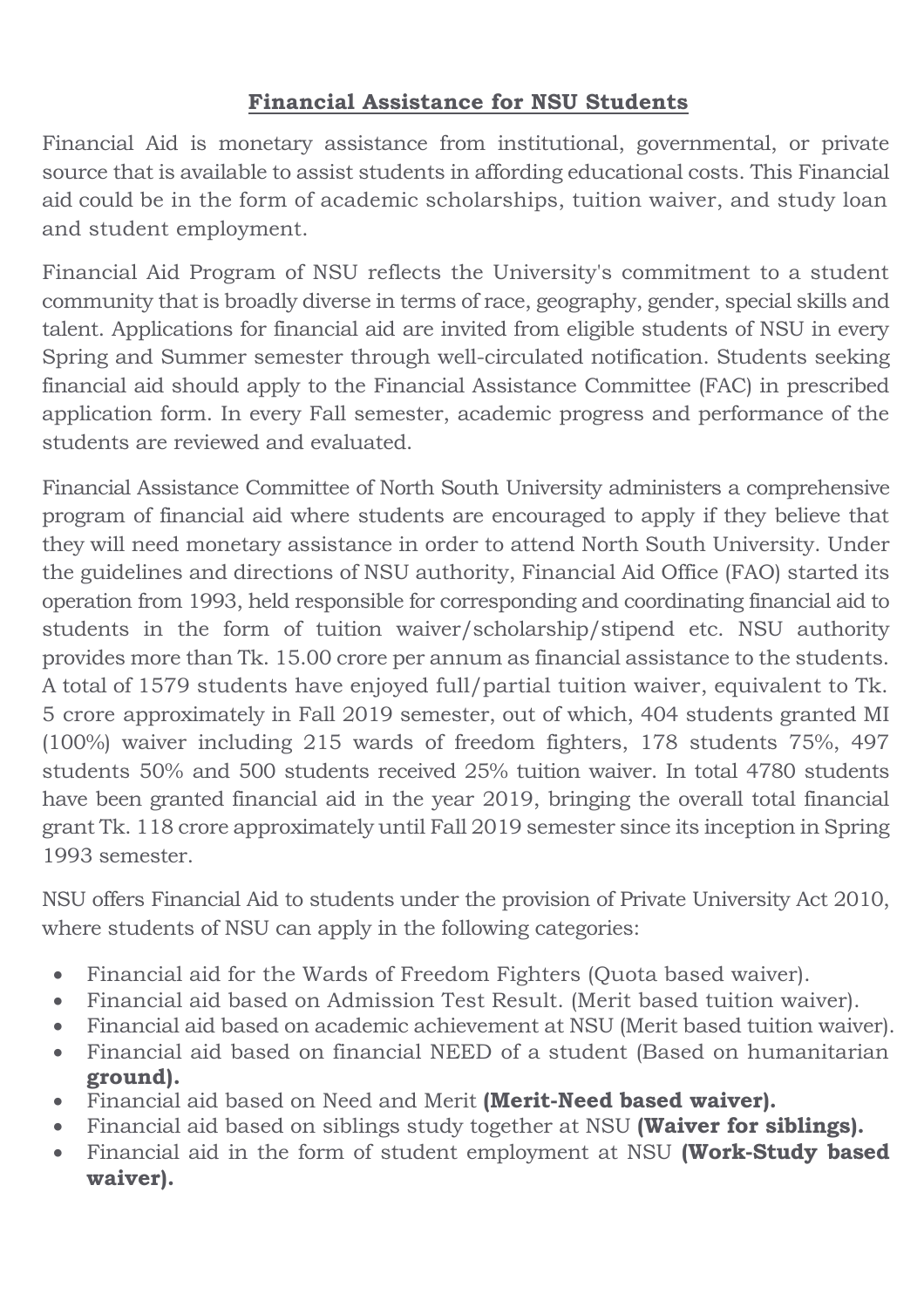Financial aid facility is subject to student's academic performance and other financial aid policies as applicable. Besides, NSU provides full scholarship to the MPPG students funded by NORAD. Special financial aid grant for Pharmacy students provided by renowned Pharmaceutical Companies. Also, to encourage the women entrepreneur, NSU grants financial aid to students funded by The City Bank Ltd.

## *Eligibility for Financial aid at North South University:*

North South University awards financial aid/scholarship in the form of full/partial tuition waiver only to the deserving students who achieve and maintain outstanding academic track records as mentioned below:

- Undergraduate applicants securing **top 10 position** in the NSU admission test get full tuition waiver (100%).
- GPA 5.00 (excluding 4th Subject) in either SSC or HSC and at least GPA 4.80 in the other (excluding 4th Subject) with satisfactory NSU Admission Test Performance.
- Candidates who earn 7 'A's in 0-level exams and 3 'A's in A-level having satisfactory NSU Admission Test Score.
- General students of NSU seeking financial aid must fulfill the minimum criteria i.e. the undergraduate students must complete minimum 9 credits and maintain a minimum CGPA of 2.75 and graduate students 3.25 with 6 Credits.
- **Tuition Aid for Siblings:** Financial assistance is also available for siblings i.e. if two brothers or two sisters or one brother and one sister, whatever may be the case, have been studying at NSU, they would be entitled to 25% tuition waiver each subject to eligibility and they must apply formally during usual aid process.

*Undergraduate recipients of 25%, 50%/75% and 100% tuition fee waiver will have to maintain 2.75, 3.00 and 3.25 respectively and graduate students must maintain a minimum CGPA of 3.25.*

• **Freedom Fighter Quota:** Entitlement of freedom fighter quota is subject to verification from the website of the Ministry of Liberation War Affairs. FAO deals with the cases on firstcome-first served basis. However, priority may be given to the children of freedom fighter who are orphan, children of deceased/wounded freedom fighter or whose parents are critically ill. Continuation of freedom fighter facility is subject to satisfactory academic performance at NSU:

*Graduate students must maintain a minimum CGPA of 3.00 and Undergraduate students 2.75 at all time for the wards of freedom fighter. Applicants of freedom fighter quota can apply in every semester during admission.*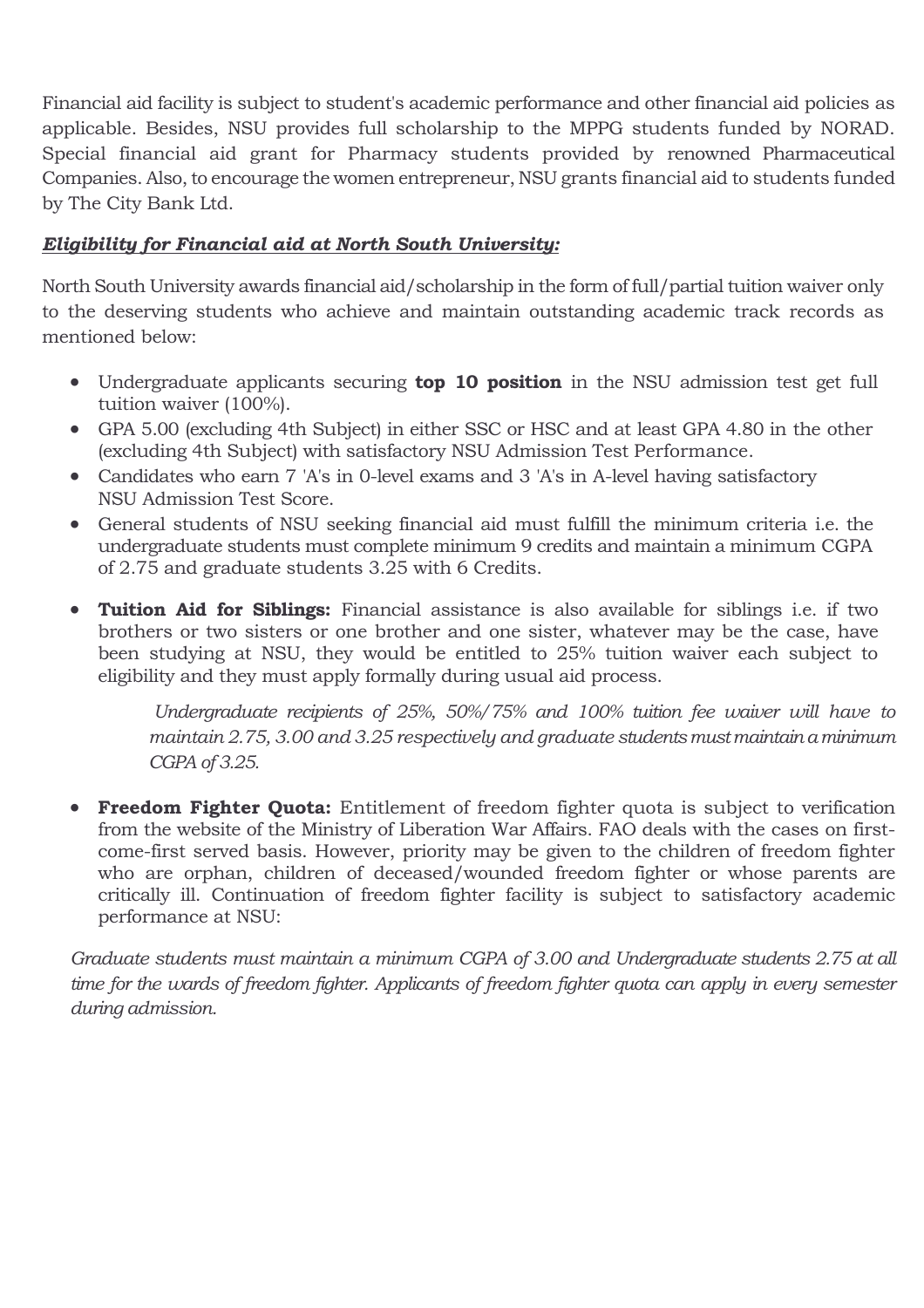# NSU Medical Center

NSU medical team includes one male senior medical officer, one female senior medical officer, two male nurses, two female nurses & three supporting staffs.

Our medical center is now providing seven days a week health services to our students, faculties, officials and staffs, from 8:00 am to 10:00 pm with shifting duties. Our aim is to provide excellent and accessible health services to NSU family.

The medical center is located at level 4 of Administration building .The extension numbers of medical center are 1210(senior medical officer), 1211(senior medical officer) & 6220(medical assistant).

Following facilities are provided in medical center:

- 1. Free Medical consultation provided by two qualified [MBBSJ Senior Medical Officers-one male & one female.
- 2. Two Indoor observation beds for evaluation of emergency cases whether to refer to Hospital immediately or to observe with primary treatment.
- 3. Transferring the referable emergency patients to the nearest hospital by our own vehicle.
- 4. Provide wheel chair & stretcher for transportation of seriously ill patients who are not able to walk.
- 5. Provide Medicines free of cost for acute problems like fever, pain, diarrhoea, vomiting, hyperacidity, hypertension etc. as & when necessary.
- 6. First aid treatment including surgical dressing to all injured patients in a separate dressing room.
- 7. Oxygen and Nebulization facility for patients as and when required.
- 8. ECG Machine for emergency detection of any Cardiac Problem.
- 9. Multi Parameter Patient Monitor which shows 6 Vital Signs e.g. Pulse, B.P., Respiration Rate, Skin Temperature, Oxygen Saturation & Cardiac Condition of Serious Patients.
- 10. Check and verify all Medical Documents of the students as well as employees of NSU.
- 11. Provide Healthcare services during different events organized by different Clubs and Departments of NSU like convocation, orientation, annual picnic, other cultural events etc.
- 12. Drawing of blood sample as and when required for laboratory purpose of different departments of NSU like Microbiology & Biochemistry department.

Medical team is always there to help you. Therefore, do not hesitate to visit for any kind of medical problem.

Thank You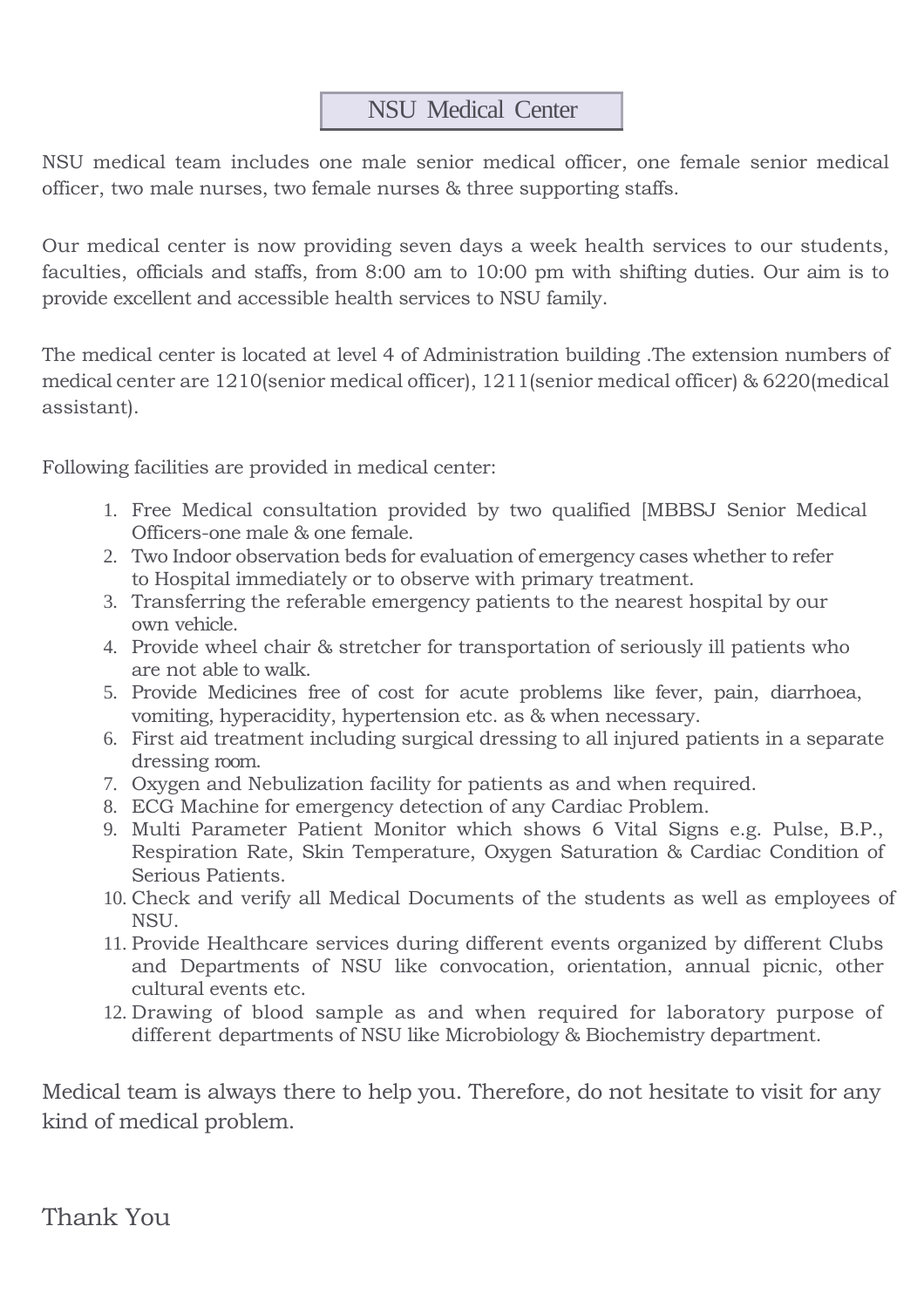

### NORTH SOUTH UNIVERSITY Student Counselling Canter

### *(We are open from Saturday to Thursday)*

The Student Counselling Canter (SCC) of NSU is a mental health care unit to provide psychological services for all the members of NSU family (NSU students, faculty & staff members). Psychological wellbeing is promoted here with the aim of increased performance through intensive mental health care.

Counselling/Psychotherapy sessions can assist a person in the following areas:

- > Any kind of stress (including real life crisis)
- > Low mood/Depression/suicidal thought
- >Decreased self-esteem and confidence/Lack of motivation
- > Conflict in interpersonal relationship
- > Adjustment problem
- > Problem in achieving expected CGPA (lack of concentration in study, relationship crisis, inefficiency in English, lack of confidence, unwanted repetitive thoughts etc.)
- > Fear in presentation/examination/viva
- > Excessive anger/Impulsivity
- > Problem related to addiction (illicit drug, face booldintemet etc.)
- > Concern about sexual health/identity
- > Victim of sexual harassment/eve teasing

### **Confidentiality:**

Student Counselling Canter (SCC) maintains high level of privacy and confidentiality to protect person's right. All the service providers has taken their oath to keep confidentiality as a part of their professionalism and person's information are kept fully confidential which is not disclosed to outside the counselling centre without his/her consent.

### Services:

- > Individual Counselling/Psychotherapy
- > Family and Couple Therapy
- > Psychiatric Referral Service (when medication is necessary)
- > Workshops/Seminars to create awareness
- > Social Skill/Assertiveness Training
- > Dope Test for drug abuse

Contact To make an appointment or any kind of information, Please visit SCC at Admin Building, Level # 4, 88-02-55668200 Ext -1245/6021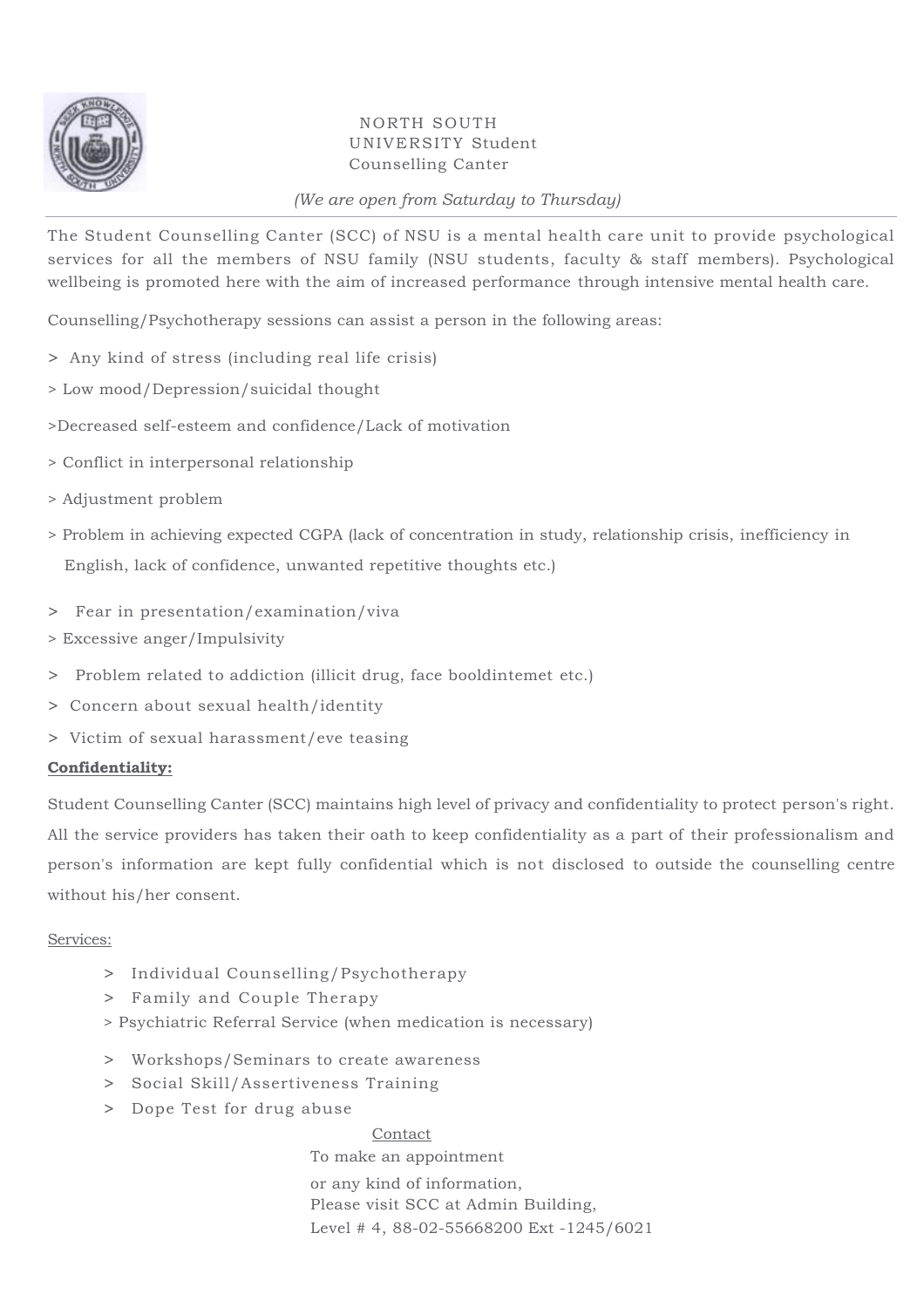

# CAREER AND PLACEMENT CENTER (CPC) YEAR 2019 - AT A GLANCE

#### Career and Placement Center (CPC)

The Career and Placement Center (CPC) is dedicated to the career readiness of all students whether its undergraduate or post graduate, in order to foster their intellectual, social, and personal transformations. The Career and Placement Center offers an extensive career library, free assessments of CV, job/internship search training, career advising, employer connections and an extensive program of briefings and skill sessions on interview preparation. Our team of experienced and impartial career advisers is here to support and assist students in the career development process.

#### 9th National Career Fair-2019

The Career and Placement Center of North South University had organized the 9<sup>'h</sup> National Career Fair for prospective graduates of all private and public universities on November 2930, 2019 with an earned Patent for National Career Fair. NCF 2019 offered various seminars, workshops, and panel discussions for skill enhancement and career guidance to students which would enable them to nourish their skills for job pursuit. There were 35 sessions conducted by 125 expert personnel, including CHRO, COO, CEO and CMO, television personalities, and business icons from the corporate world. The four schools of North South University organized four different conferences with professionals and academicians to establish industry and university collaboration. Students from more than 20 universities visited the NCF 2019 and added value to the event. Apart from students, Vice-Chancellors and Deans from various universities joined the NCF 2019. 86 MNCs and local companies along with 44 Chinese, Japanese and US-based companies operating in Bangladesh participated in the NCF 2019 to collect CVs, conduct job interviews, and recruit graduates.

#### Regular Activities of CPC

#### *Services provided to Students*

Career guidance & counselling, and Support Regarding Internship Placement.

- <sup>&</sup>gt; CV Writing and Interview Skill Development related grooming sessions.
- <sup>&</sup>gt; Maintaining updated database for graduating students
- <sup>&</sup>gt; Maintaining 24/7 communication with students through our official social media page. Organizing and Facilitating Seminars, on campus recruitment, presentation and workshops, collaboratively with renowned organizations.

>Maintaining regular liaison with the corporate delegates to make internship and job Opportunity more accessible to NSU students.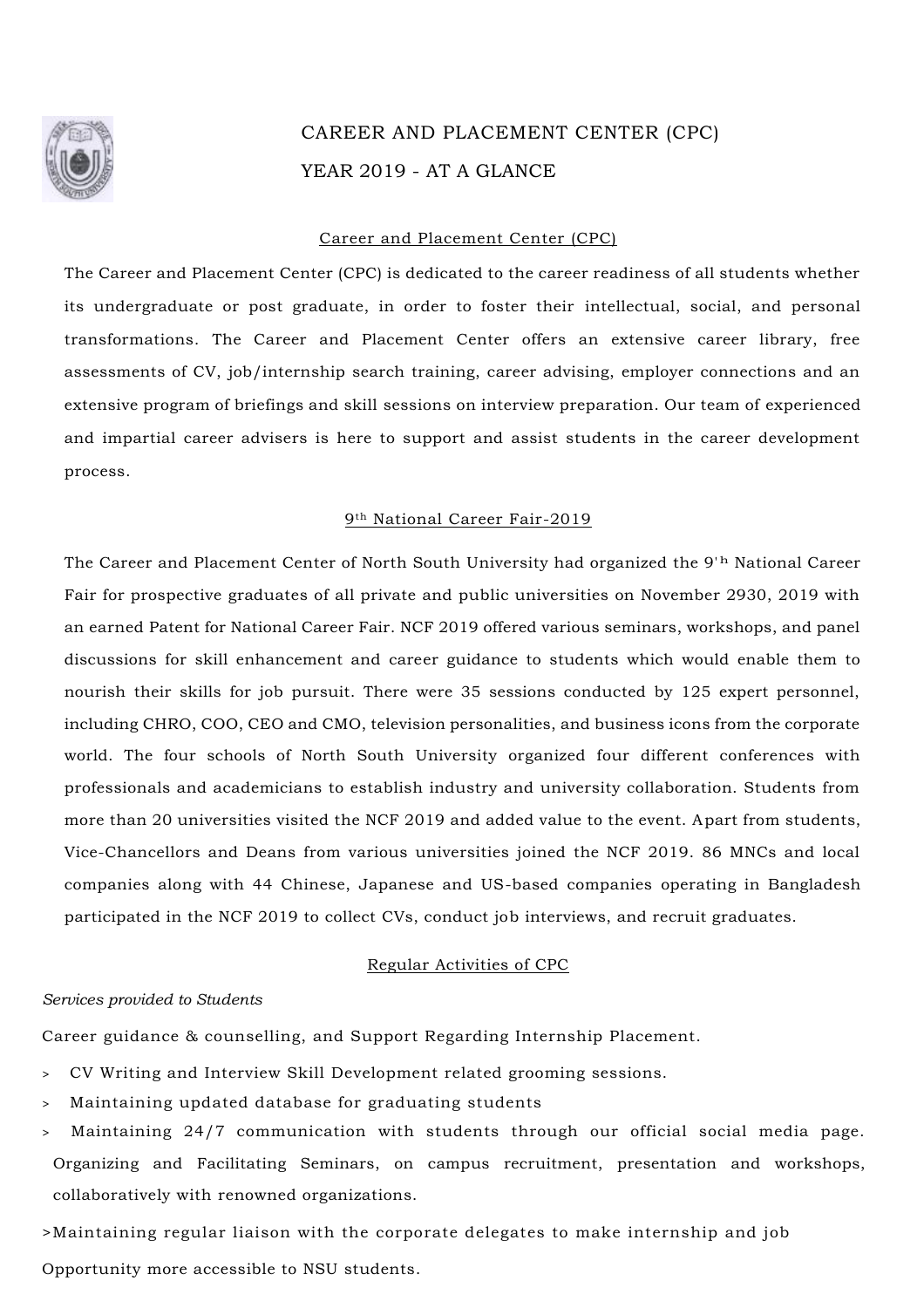- <sup>&</sup>gt; Facilitating Excel Boot Camp for Students
- <sup>&</sup>gt; Organizing on campus recruitment session in collaboration with renowned organization.

### CAREER AND PLACEMENT CENTER (CPC)

#### YEAR 2019 - AT A GLANCE

### Information on Students Receiving Assistance from CPC

| Duration: (January 2019 - December 2019)                                                                               |  |  |  |  |  |
|------------------------------------------------------------------------------------------------------------------------|--|--|--|--|--|
| Number of Internship Placements during (January 2019 — December 2019):                                                 |  |  |  |  |  |
| (Fall 2019: 737 + Summer 2019: 612 + Spring 2019: 683) Total: 2032                                                     |  |  |  |  |  |
| Number of students took assistance from CPC regarding offer letter, NOC and other documentation:                       |  |  |  |  |  |
| (Fall 2019: 610 + Summer 2019: 473 + Spring 2019: 428) Total : 1511                                                    |  |  |  |  |  |
| Number of students received counselling during Summer 2019 (May-August): 478, Fall 2019 (September<br>- December): 503 |  |  |  |  |  |
| Signed memorandum of understanding (MOD)                                                                               |  |  |  |  |  |
| BSHRM & NSU: 8 <sup>0</sup> International HR Conference 2019 (Coordinated by CPC)                                      |  |  |  |  |  |
| Courses Offered for Student's Professional                                                                             |  |  |  |  |  |
| Total number of Microsoft Excel Participants: 2122 (Year 2019)                                                         |  |  |  |  |  |
| Japanese Language Course is proceeding with its' Second batch of students, Total 51 students were                      |  |  |  |  |  |
| Japanese Origami Course is taking Its First batch of students in collaboration with CPC for fall 2019                  |  |  |  |  |  |
| Semester, Number of students enrolled till date is 17.                                                                 |  |  |  |  |  |

### Major Events during Last Year

| <b>SL</b> | Event                  | Program/Event                    | Event Purpose         | Organizationn      |
|-----------|------------------------|----------------------------------|-----------------------|--------------------|
|           | Timetable              | Title                            |                       |                    |
|           | Date:                  | 9th National Career Fair -       | Recruitment           | <b>CPC</b>         |
|           | November               | 2019                             |                       |                    |
|           | 29-30.                 |                                  |                       |                    |
| 2.        | Date: December 19,     | On-spot Recruitment for Advanced | On-Campus Recruitment | Banglalink & CPC   |
|           | 2019 (11.00 AM)        | Internship Program               |                       |                    |
| 3         | Date:                  | Strategic Assistant Program 5.0  | Roadshow for          | Banglalink & CPC   |
|           | Decemb                 |                                  | Trainee               |                    |
|           | er 15.                 |                                  | Recruitment           |                    |
| 4'        | Date:                  | Origami Workshop                 | Workshop              | Embassy of Japan & |
|           | Novem                  |                                  |                       | <b>CPC</b>         |
| 5         | Date: October 29, 2019 | Gen NEXT Leader                  | MCQ based aptitude    | 8Kash, NSU YESI &  |
|           | $(4.00 \text{ PM})$    |                                  | test for recruitment  | <b>CPC</b>         |
|           |                        |                                  | and Seminar           |                    |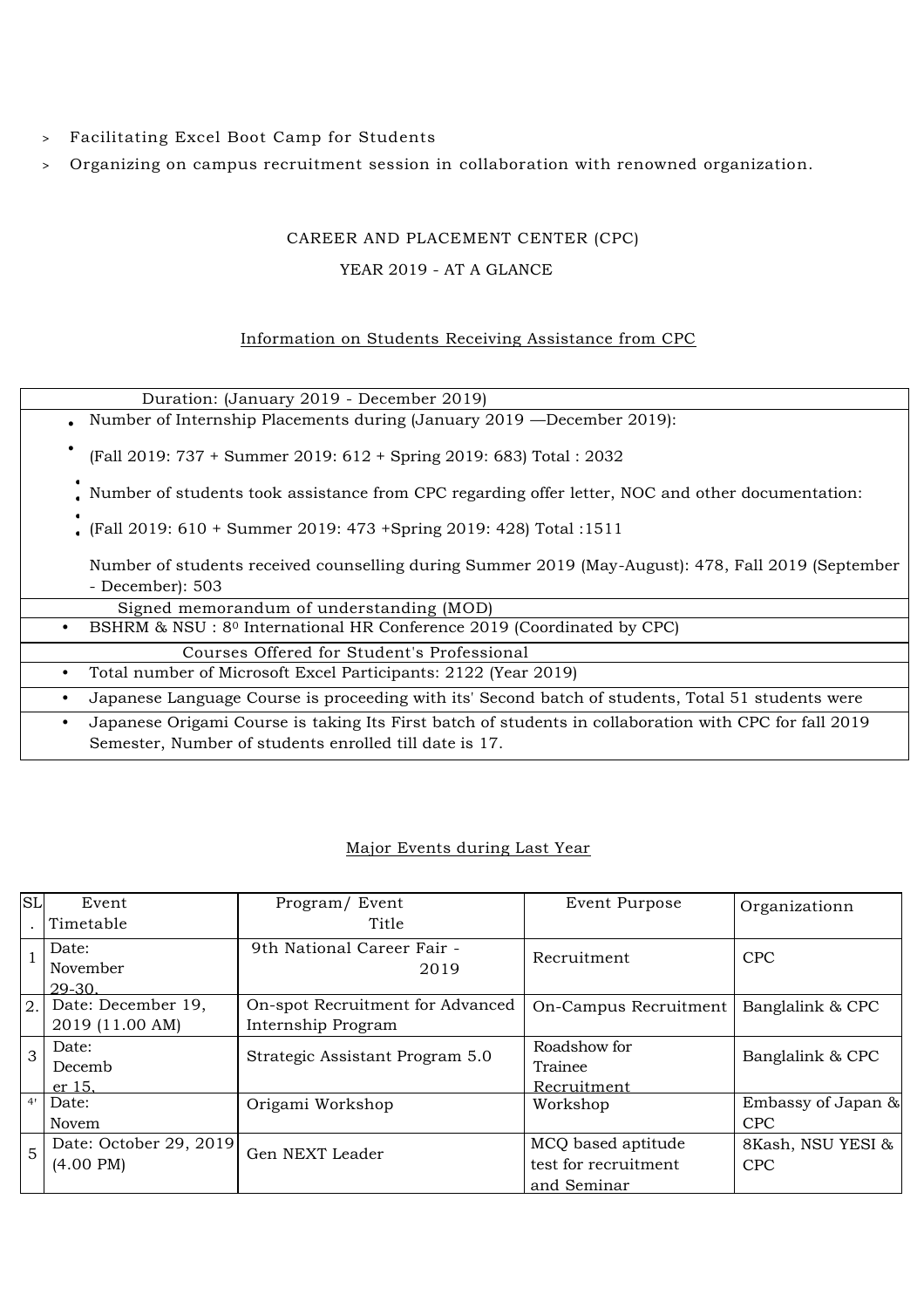### **The Office of External Affairs**

The Office of External Affairs (OEA) was established in February 2015 at North South University (NSU). Its goal is to enhance the image and reputation of the institution both at home and abroad. Therefore, the OEA acts as a bridge between NSU and other renowned global institutions. The OEA currently has two divisions and works under the supervision of the Vice-Chancellor. The divisions are: The Office of International Affairs (OIA) and, the Office of Alumni Affairs (OAA).

With the motto, **'Bridging Global Knowledge'**, the OEA's vision is to create mutuallyrewarding relationships with a wide array of stakeholders. The OEA's mission is to facilitate collaboration and mutual exchange of students and faculty with foreign universities and provide a platform for its global alumni to stay connected. Our Services

• Act as a bridge to national and international stakeholders interested in North South University • International (faculty and student) recruitment for North South University • Process work permits and employment visas for international faculty members and student visas for international students • Create Study Abroad/Student Exchange opportunities for students • Create new partnerships with international universities and organizations and more.

#### **The Office of International Affairs**

The Office of International Affairs (OIA), under the Office of External Affairs (OEA), was established to provide information, services and support to international students currently hosted by North South University. The OIA is committed to developing liaisons, mutual understanding and agreements with universities and organizations overseas. Currently, the OIA supports more than 250 international students. The OIA's vision is to maintain fruitful relationships with foreign institutions and international students. OIA also makes a liaison for a local student with foreign universities to get their post graduate degree from abroad. The OIA's mission is to increase the number of MOUs with institutions around the globe. The OIA also aspires to increase the number of international students studying at NSU.

### **The Office of Alumni Affairs**

The Office of Alumni Affairs (OAA) is in charge of communicating with NSU alumni around the world. The OAA reaches out to the alumni to encourage them to promote NSU in their respective fields. The OAA keeps NSU graduates informed about and interested in the development of their alma mater and its reputation. The OAA's vision is to promote and nurture mutually rewarding relationships between the university and its alumni. The OAA aspires to promote professional growth and opportunities for the current students as well as the professional and social development of the alumni. The OAA's mission is to build a strong and engaged NSU alumni community all over the world.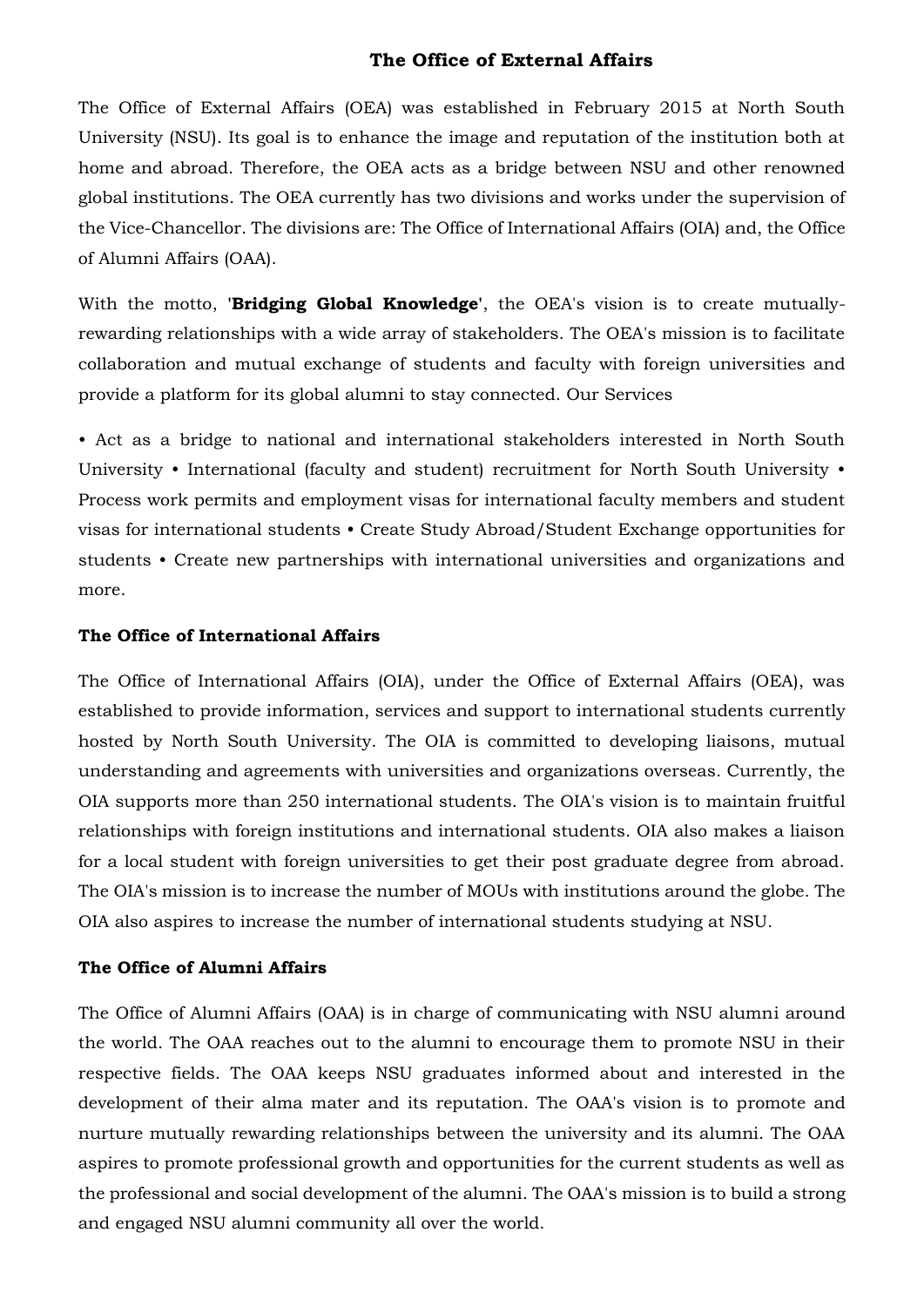# **List of the NSU Student Clubs with different Student Chapters**

- 1. Art and Photography Club 2. Athletics Club 3. Bio Science Club 4. Cine and Drama Club 5. Communications Club 6 . Computer and Engineering Club 7. Debate Club 8. Ethics and Diversity Club 9. Earth Club 10. Finance Club 11. Human Resources Club 12. Law and Mooting Society 13. Marketing and International Business Club 14. MBA C l u b 15. Model UN Club 16. Pharmaceutical Club 17. Public Health and Sciences Club *1 8 . S a n g s k r i t i k S a n g a t h a n* 19. Social Services Club 20. Young Economists Forum
- 21. Young Entrepreneurs Society

# Five different chapters at NSU

- 1. Association for Computing Machinery (ACM)
- 2. Association for Information Systems (AIS)
- 3. Institute of Electrical and Electronics Engineers (IEEE)
- 4. International City/Country Management Association (ICMA)
- 5. 180 Degrees Consulting Branch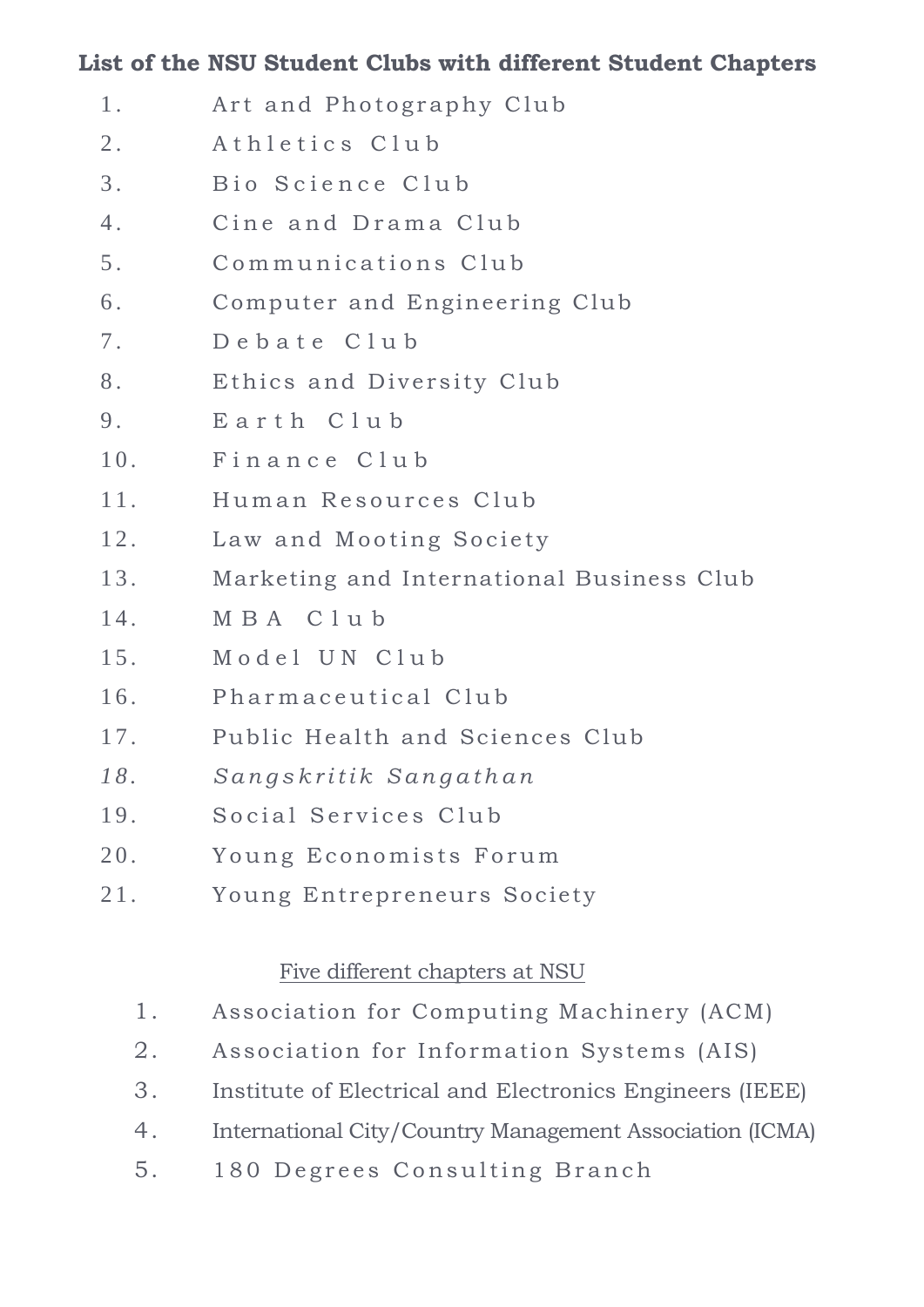

# **SALIENT FEATURE OF NSU DIGITAL CAR PARKING**

### **Summer Semester 2020**

## Preamble.

For the purpose of efficient and smooth use of present digital car parking facility, the NSU authority introduced a car parking policy for scrutinizing the applications of administrative, academic persons and students in each semester / annually to use the limited car parking space. The car parking policy of NSU is to ensure the car parking space for each and every member within their scope. This policy also seeks to clarify the regulations and restrictions for the benefits of administrative and academic members, students and visitors of NSU.

The Car Parking Policy also ensures to pay a token money by each and every allotted Faculty Member, Officer, Student, Visitor and Vendor in every semester for using of car parking space at basements. The duration of car parking at basement is 7:00 a.m. to 11:00 p.m. in every working days and weekly holidays too.

### **Basic Principles of NSU Car Parking Policy.**

The following are the basic principles of NSU car parking policy:

1. Car parking permit fees shall cover operational costs and any planned improvements to the car parks.

2. A pre-paid RFID card parking permit only gives permission to hunt for a space. It does not guarantee that a space will be available.

3. The number of issuing pre-paid REID Card permit is limited.

# **Policy Statement.**

Users of the University car parks (valid Pre-Paid Ft FID Card holders) do so at their own risk and North

South University will not accept liability for accident, loss or damage to the vehicle (or to the contents of the vehicle) howsoever caused.

# **Student Parking.**

1.Students (Undergraduate) self-driven will get the priority of car parking permit facilities in the NSU.

2.Students (Undergraduate, female) self-driven will also get the priority of car-parking permit facilities.

3.All Graduate Students are eligible for NSU parking permit.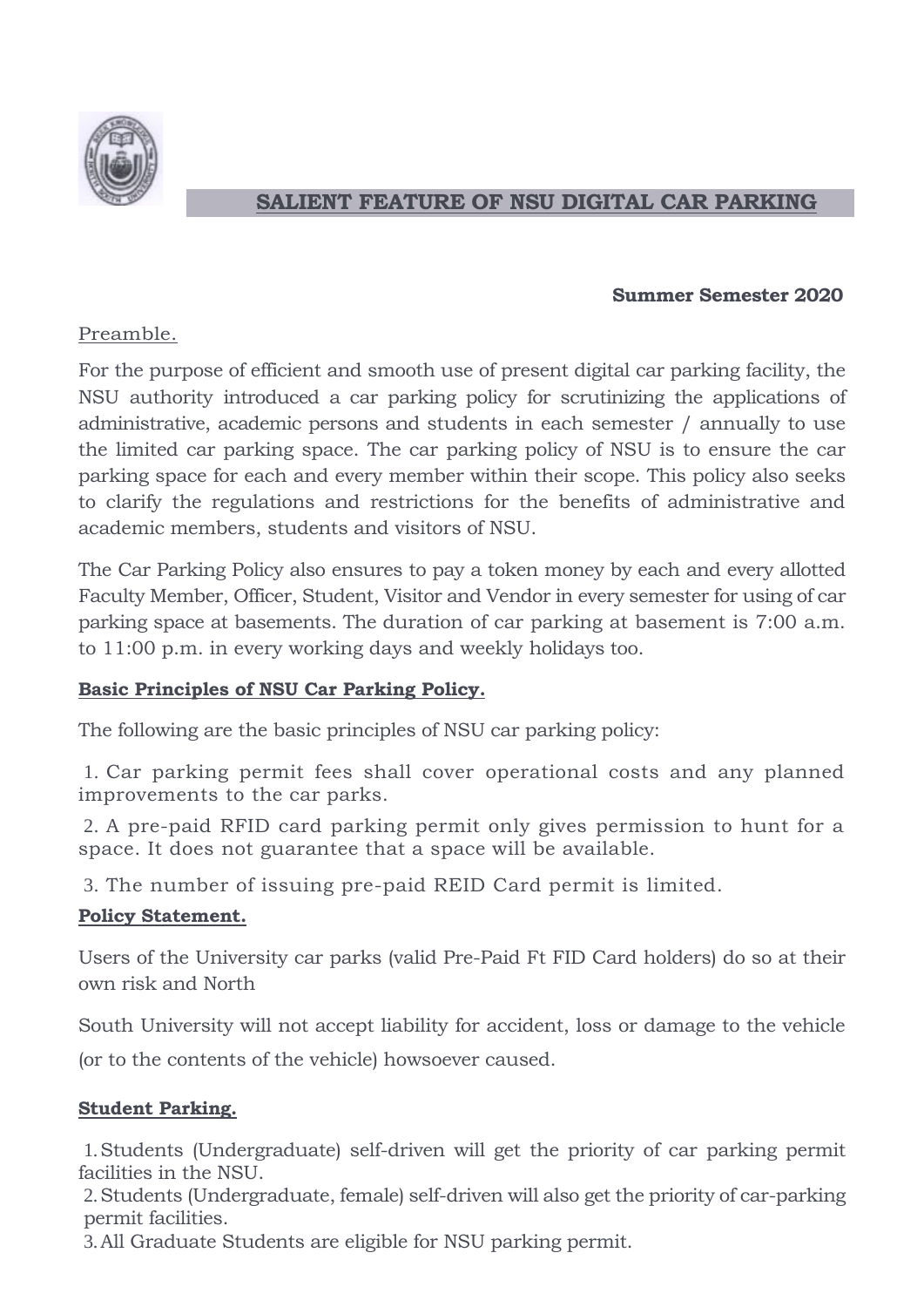4. Disabled students (Both Undergraduate and Graduate students) will be issued with a permit and will be exempted from any fee.

5. Students who are eligible for a car parking permit must apply via specific web portal of [www.northsouth.edu](http://www.northsouth.edu/) before beginning of each semester (spring, Summer and Fall Semester).

6. The number of students permit are restricted and these will be issued on the basis of first come first serve / draw from the applicants and the authority deemed fit and proper.

7. Who wish to apply for a permit i.e. pre-paid RFID card should complete the online application form available in [www.northsouth.edu](http://www.northsouth.edu/)

8. Existing students and other RFID card holders require to renew the permit before beginning of the each semester.

9. Pre-paid RFID card must be surrendered when leaving the University, or where car parking rights are relinquished.

10. Student residing within 02 (two) Kilometers of the University campus (Bashundhara) is not allowed to have a parking space on campus.

11. Permit Type: Undergraduate Students (Violet Color RFID Card) and for Graduate Students (Blue Color RFID Card). Instructions for Preventing Crime.

All vehicles are parked on University basements / sites at the owner's risk and the University accepts no liability for the safety and security of such vehicles. For preventing thieves / any other incidents, the car users are instructed to follow the simple precautions as follows:

1. The users should not leave a car door unlocked or a window/sun roof open.

2. The users should not leave any belongings on display in their cars and also are suggested to lock them in the dashboard.

3. The users should not leave their valuable goods like Mobile phone, Camera, Video Camera, Laptop, and Watch, Ornaments, Cash money, Credit Cards or Cheque books inside the car.

4. The users should keep their vehicle documents in their cars dash board under locked and key.

5. The users of car parking must Double check their vehicles that all doors and windows are locked before leaving their cars.

6.Arrangements have been made by the University authority for ensuring Security, patrol all areas of the University car parking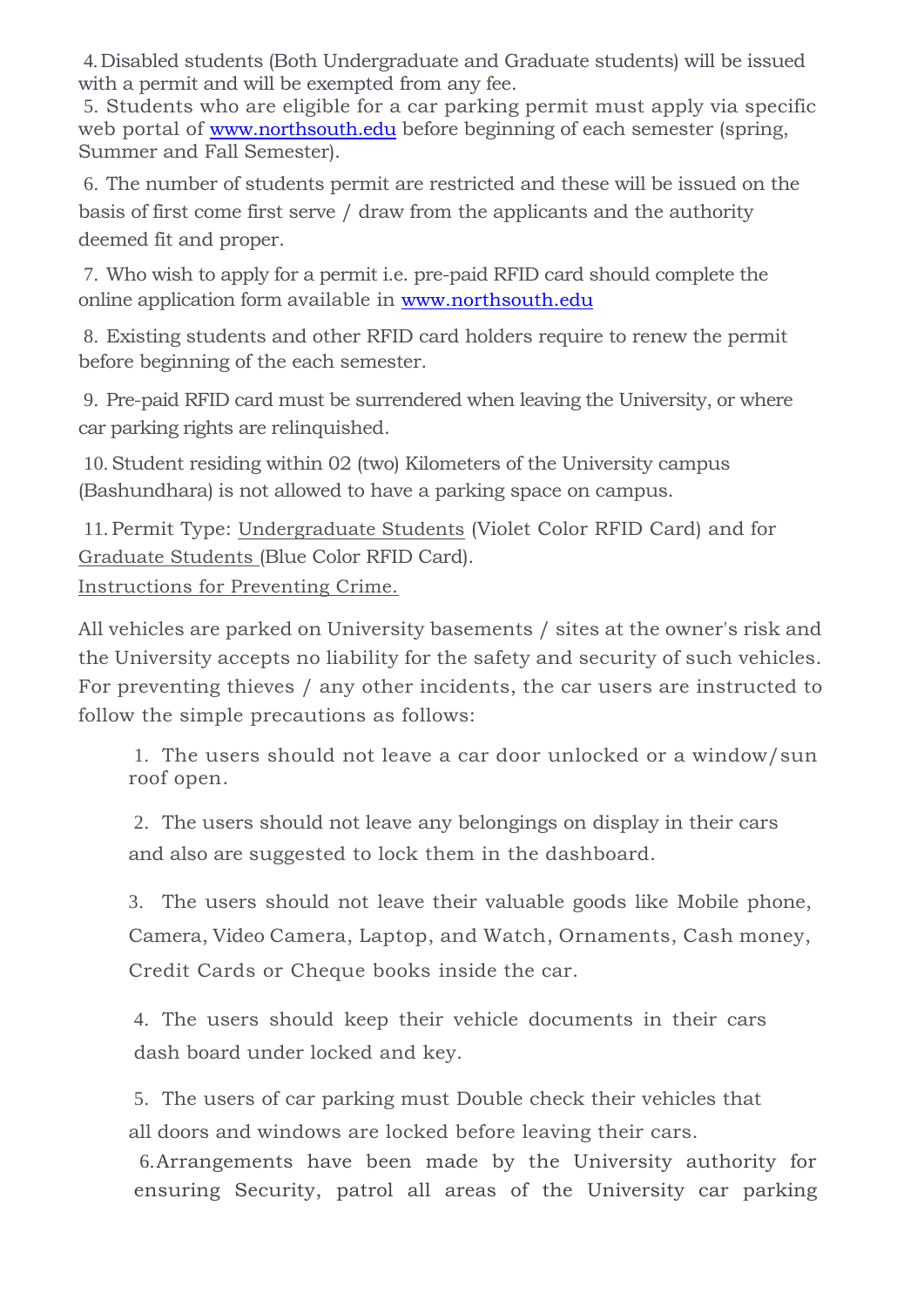basements / sites throughout the day and night and there are an extensive CCTV Monitoring (with digital video recording) System for the safety of the car parking users.

7. To help maintain a safe University car parking system the users should immediately report any suspicious persons or incidents to the Security Office on the *hotline- 0255668200;* **Eat: 1231,** *Cell; 01711686716.* 

# **Car Parking Regulations.**

# **General.**

1. These regulations apply to all Faculty Members, Students, Staff, Visitors and Vendors who will enjoy the University car parking facilities.

2. These regulations form is a part of the application for the issue of a parking permit i.e. pre-paid RFID card and as such applicants are deemed to have read and agreed to abide by the regulations.

3. Any holder of a parking permit who contravenes these regulations may have their pre-paid RFID card withdrawn at the discretion of the Security Office under the Department of Administration, NSU.

4. Any contravention of these regulations by a student may lead to disciplinary steps by the University authority.

# **The Following Regulations must be followed by the Users of Car Parking Space in the NSU**.

1. All motor vehicles (Car, Jeep, Pick-up etc.) in University car parks must be in position of RFID card while in the campus.

2. All users must abide by traffic signs and notices, whether permanent or temporary and any instructions given by the NSU Car Park Attendants and Security Staff.

3. The speed limit around and within the University area is 15 km ph and drivers must proceed with caution. This limit must be adhered to at all times due to the movement of large number of Students, Faculty Members, Staff, and Visitors in the NSU.

- 4. It is prohibited to park in a car parking space in the basement for which a permit is not valid.
- 5. Motor vehicles (Car, Jeep, Pick-up, Motorbike etc.) must be parked in a designated parking area and in clearly marked parking spaces. No vehicle can occupy more than one space.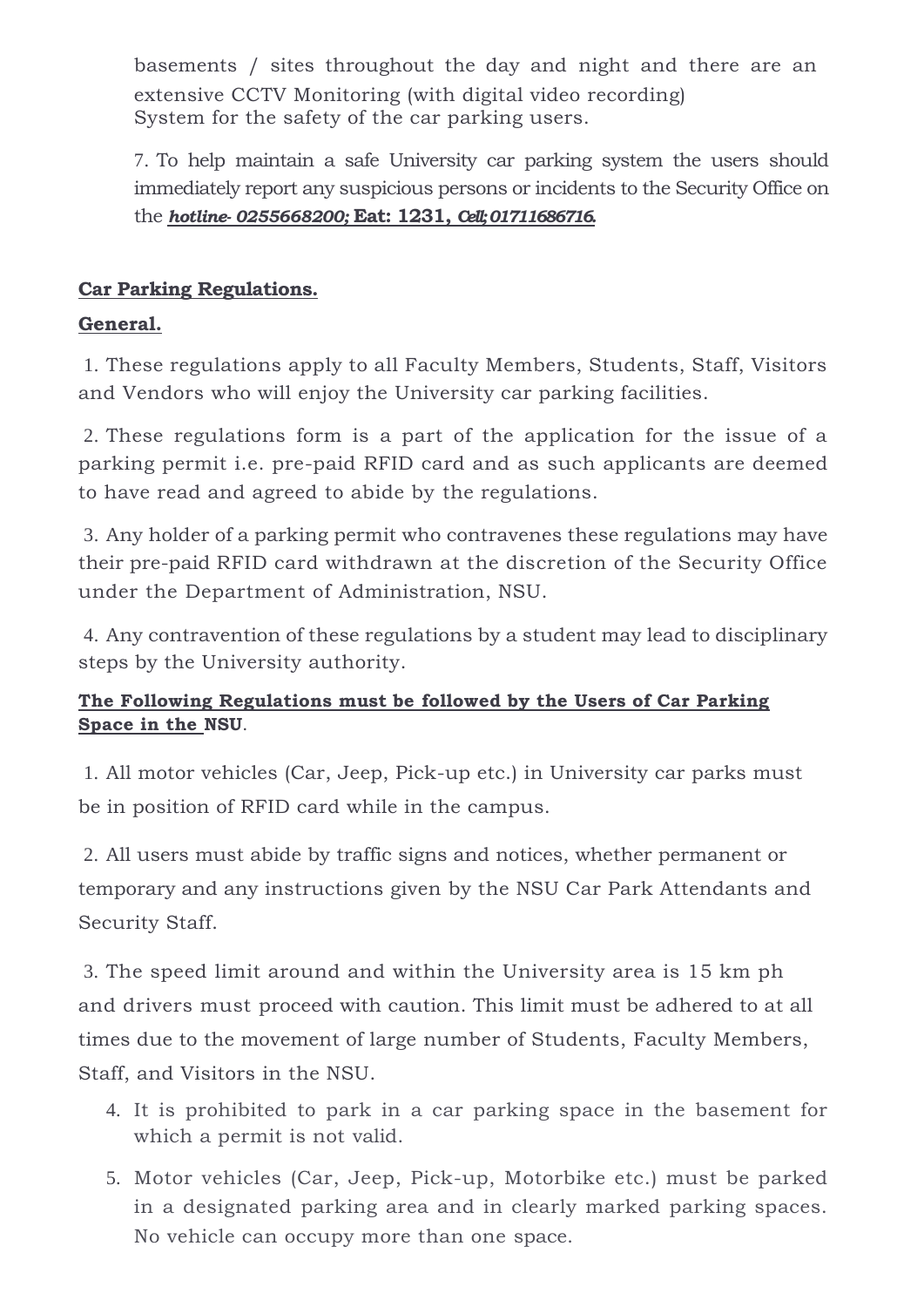- 6. All information provided on applications for a parking permit must be true and accurate. Where false information is found to have been provided, this will result in withdrawal of the pre-paid RFID card and possible disciplinary action shall be taken by the authority.
- 7. Permit holders must immediately inform Security Office of any changes to their motor vehicle details (for example following the purchase of a new car).
- 8. It is prohibited to alter, tamper, duplicate or forge a parking permit i.e. pre-paid RFID card in any way.
- 9. It is prohibited to cause an obstruction in the car parking basements area.
- 10. It is prohibited to park in a location in which a notice prohibits any parking, for example outside emergency exits / entry of the ramps.
- 11. It is prohibited to park in an area marked as temporary or permanently allocated for use by VIPs / Visitors (special case) or the Firms/ Companies / Consultants in connection with maintenance or construction work in the NSU.
- 12. Pre-Paid RFID Card must be returned to the Security Office if holders cease working or studying at the University or if the permits are no longer required.
- 13. The University reserves the right to refuse permit access to spaces from time to time, in order to accommodate bona fide visitors (VIP) for an organized event.
- 14. Pre-Paid RFID Card must not be altered or defaced in any way. Where permits are found to be altered or defaced, they will be treated as invalid.
- 15. No parking will be allowed on the driveway.

# **Leaving Vehicle on University Premises.**

No vehicles are permitted to remain parked in the premises of North South University overnight except NSU vehicle.

# **Locking of the Gates to the University Car Parking Entrance.**

The gates to the University car parking entrance are locked every night from 11.00 p.m. until 7.00 a.m. Vehicles left in this car park will be locked in if not removed by 11.00 pm and will not be released until 7.00 a.m. The University reserves the right to lock these gates at any other time without notice.